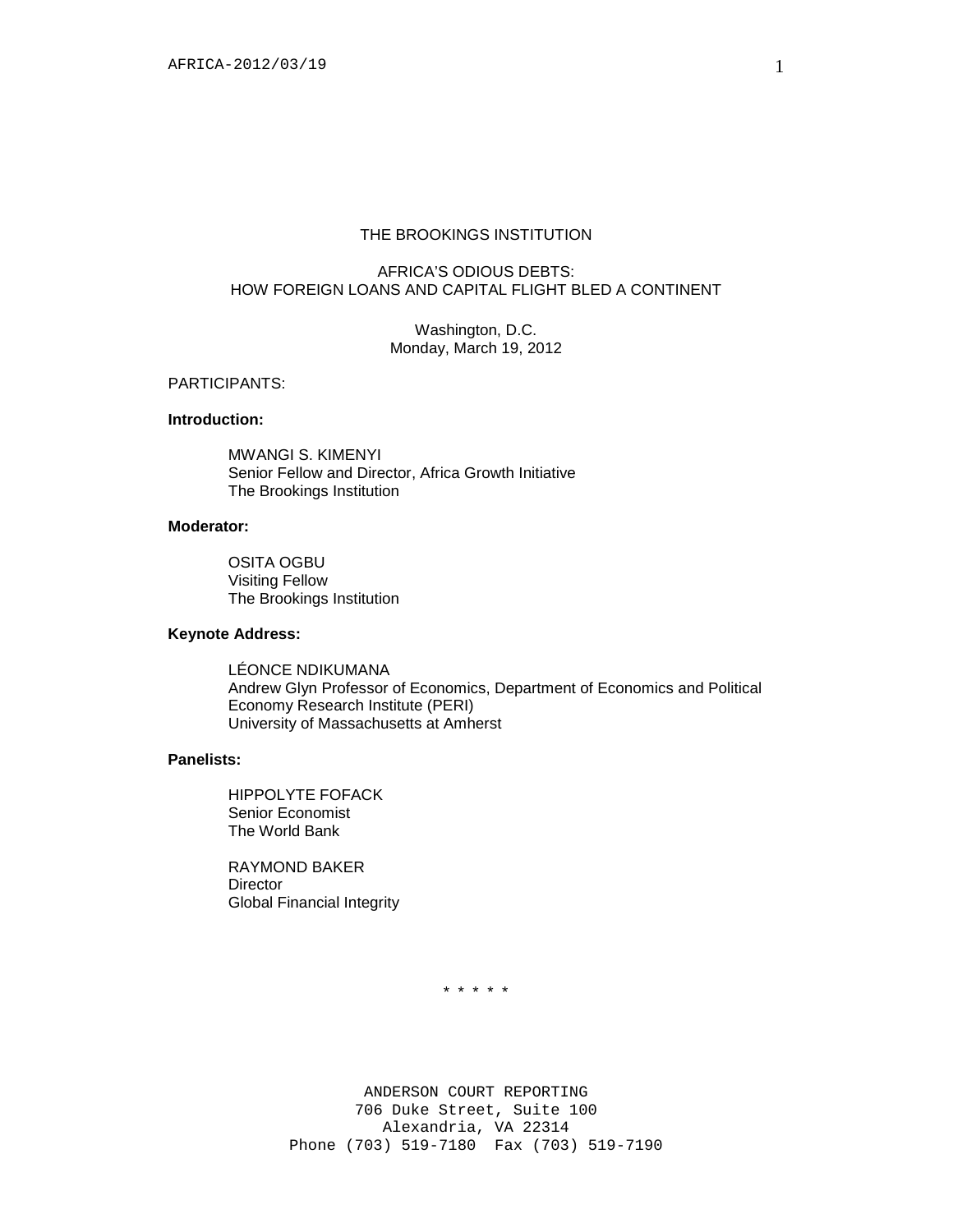## P R O C E E D I N G S

MR. KIMENYI: Good afternoon. My name is Mwangi Kimenyi. I am a senior fellow and director of the Africa Growth Initiative, and I would like to welcome you to this very important forum, and I'm very happy to see a lot of friends that we have worked with before and others who have attended our events before.

Mine is going to be very brief. I'm going to introduce a colleague of mine who will then moderate this event and his name is Dr. Osita Ogbu, who is a visiting fellow with the Africa Growth Initiative and he is very well known to many of us who have worked in Africa. He was working with the IDRC. I see Connie Freeman here; I think they may have worked together at some point. And he also started a center there on technology studies, an institute in Africa.

So, he is very well known in Africa. But beyond that, Dr. Osita was with Obasanjo administration at some point and served at the cabinet level in the Ministry of Economic Affairs, I think, doing the planning. So, you served as an advisor to the President in Nigeria.

He has been visiting us here at the Africa Growth Initiative and doing a lot of work and telling us how policy is done, not just from theory, so he has been a very good colleague and I would like to welcome you to moderate this session. Dr. Osita.

DR. OSITA: Thank you very much. Good afternoon, ladies and gentlemen. I would like to introduce the panelists starting from the author of the book. You all know that today we are here to present the *Africa's Odious Debts: How Foreign Loans and Capital Flight Bled a Continent*, and we are pleased to have you, Léonce. Léonce is a good friend of mine.

Léonce is the director of the African Development Policy Program and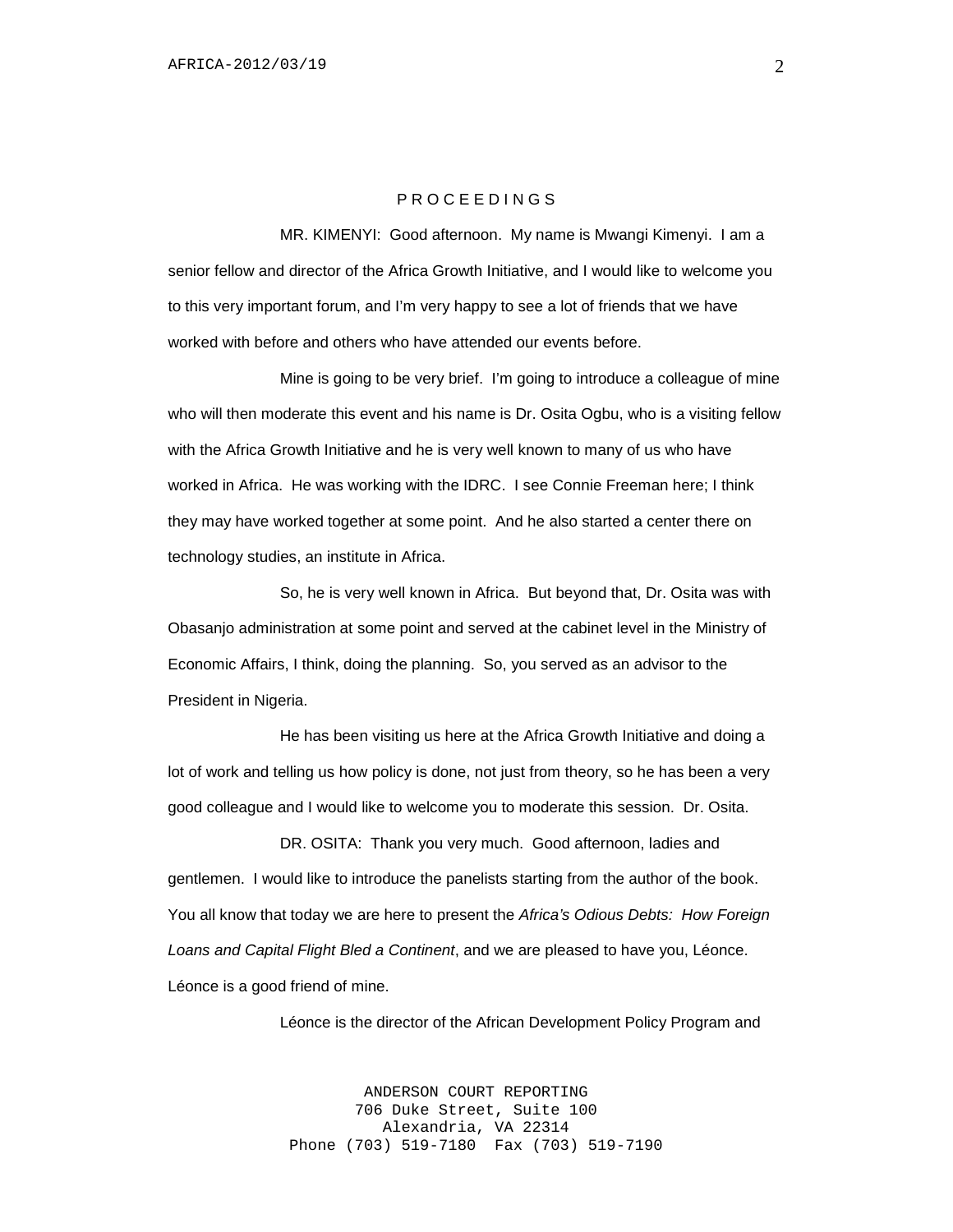the Andrew Glyn Professor of Economics. He has served as director of operational policies and director of research at the African Development Bank, and chief of macroeconomic analysis at the United Nations Economic Commission for Africa, and a visiting professor at the University of Capetown at one time.

He is also an honorary professor of economics at the University of Stellenbosch, South Africa and he has contributed to various areas of research and policy analysis on African countries, including the issues of external debt and capital flight, financial markets and growth, macroeconomic policies for growth and employment, and so on.

He is, of course, the coauthor of the book we are presenting today, and in addition to that, dozens of academic articles and book chapters on African development and macroeconomics. He is a graduate of the University of Burundi and received his doctorate from Washington University in St. Louis.

Let me go ahead and introduce the other panelists as well who will be discussing Professor Ndikumana's book.

On my immediate left is Raymond Baker. Raymond Baker is the director of the Global Financial Integrity and the co-author of *Capitalism's Achilles Heel: Dirty Money and How To Renew The Free Market System.* Mr. Baker is a senior fellow at the Center for International Policy in Washington, D.C., researching and writing on the linkages between corruption, money laundering, and poverty.

In 1996, he received a grant from the J.D. and Catherine T. MacArthur Foundation for a project entitled *Flight Capital, Poverty, and Free-Market Economics.*  He's traveled to so many countries, interviewed over 335 central bankers, so he knows what he's talking about.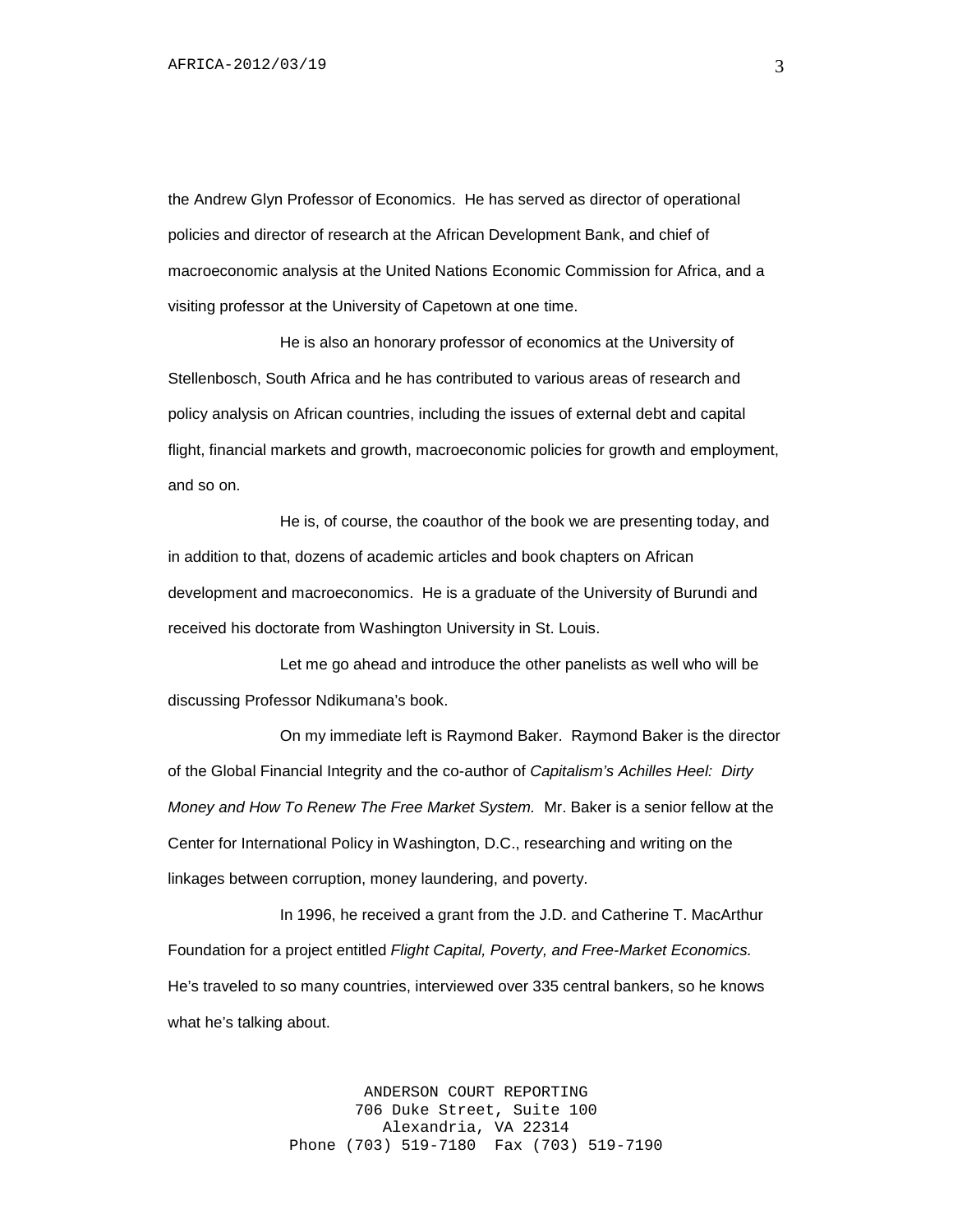From 1985 to 1996, Mr. Baker provided confidential economic advice services at the presidential level for the European country governments. Activities focused primarily on issues around anticorruption strategies, international terms of trade, and developing country debt. He has also done research among 550 business owners and Mr. Baker would like to welcome you.

On my not so immediate left is a colleague and friend, Hippolyte Fofack. Dr. Fofack is a senior economist with over 50 years of experience in academia and international development. Currently he is with the macroeconomic and growth program at the World Bank Institute, which, as you know, is the knowledge of the World Bank.

His interests, primarily, in development economics, growth, banking, and finance science and technology. Mr. Fofack is noted as the founder of the Nelson Mandela Institution for Knowledge-Building and Advancement of Science and Technology in Sub-Saharan Africa, and, in fact, this institution now exists in Abjua, Nigeria, where they're trying to train high level scientists and engineers for Africa.

He holds an advanced degree in international economics and finance from France, a master's degree in mathematical statistics, and Ph.D. in applied statistics and economics from American University in Washington, D.C. He is a member of the Academy of Sciences and American Economic Association.

Please help me welcome these panelists. (Applause)

Professor Ndikumana, you've written a very important book. I would like to give you 20 minutes to give us the gist of this book so that we can get it discussed.

DR. NDIKUMANA: Thanks a lot, Osita, and thanks, everyone, for being here. It's a great pleasure for me to be here on this beautiful day of early spring and I thank you for taking the time from not only your busy schedule but actually you might

> ANDERSON COURT REPORTING 706 Duke Street, Suite 100 Alexandria, VA 22314 Phone (703) 519-7180 Fax (703) 519-7190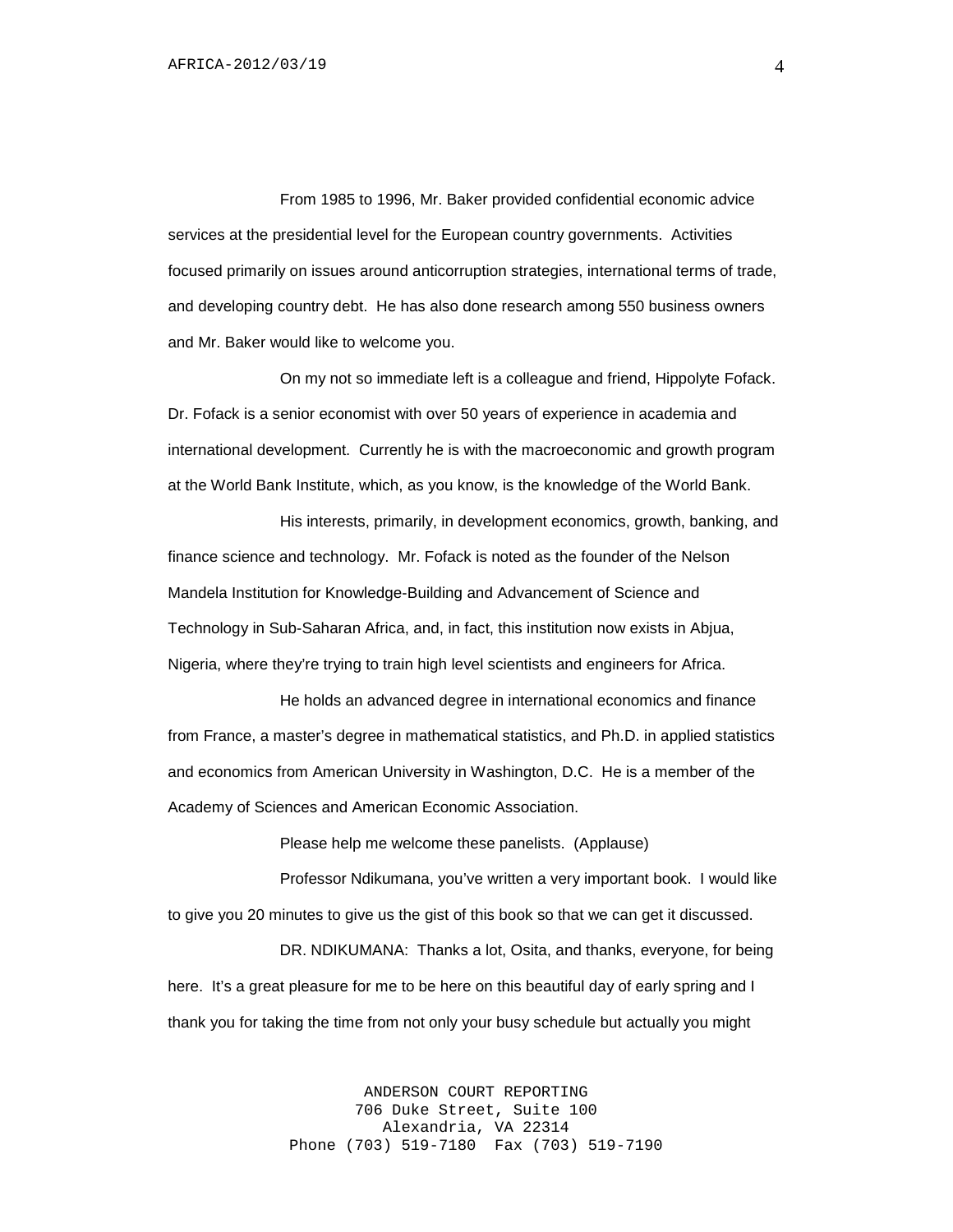have preferred to be outside in the nice weather, but I'm grateful that you were able to come and share with us some ideas about this topic, which we take very seriously, capital flight and the problem odious states.

But before my remarks, I would like to express my deepest appreciation to the African Growth Initiative of The Brookings Institution for hosting this event and for inviting me to this distinguished panel. It is especially nice for me to be with my two colleagues, Raymond and Hippolyte, who take this issue of capital flight very seriously. I think it's always at the top of their concerns every day.

I thank you for your support and your encouragement and inspiration.

Distinguished guests, ladies and gentlemen, I thank you for taking time from your busy schedule to come and be with us today.

For many of you in this room, reading and writing on Africa is your profession. For some of you, it's your vocation. So, you do hear and read a lot about African economies. Some of what you hear is reality, but a lot of it is nothing but myths. You've heard that Africa is the poorest region in the world. True. Even as poverty headcounts continue to decline, we actually see that absolute numbers of the poor in Africa continue to rise.

Access to health and other basic needs remains elusive for many Africans today, but at the same time, the African continent has fueled and continues to fuel industrialization in the West as Africa continues to sell, for cheap, it's natural resources. It is, thus, a rich continent.

You've also read and were told that Africa is heavily indebted to the West, that it receives large sums of aid, that it drains the resources of the West. True, many African countries face a heavy burden of debt. The continent also accounts for a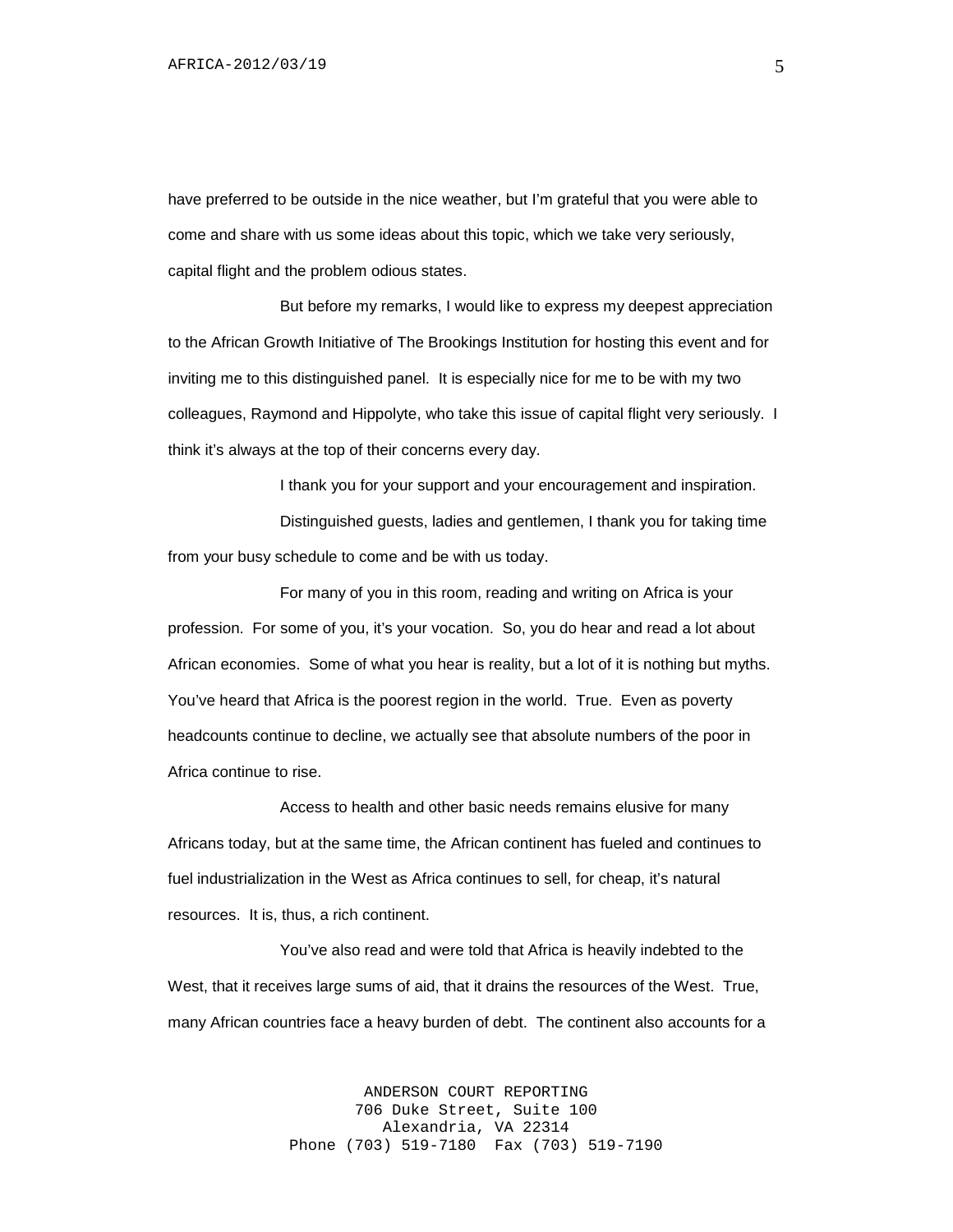substantial share of total aid to developing countries, but at the same time, on a net basis, Africa is actually transferring more funds to the rest of the world than it is receiving today from abroad. These transfers include capital flight and other forms of illicit flows, the volume of which continues to rise.

You heard that Africa is plagued by high levels of corruption and mismanagement of natural resources. True, corruption cripples economic activity in many African countries, but grand scale corruption in Africa rarely involves Africans alone. The plague is perpetrated because of the complacence and even complicity of agents in Western financial centers that turn a blind eye on illicit dealings by African corrupt actors. It is also perpetrated because of malpractice by private firms, especially multinational corporations operating in Africa natural resource sector when they collude with corrupt African agents to strip the continent of its wealth.

In our book, *Africa's Odious Debts: How Foreign Loans and Capital Flight Bled a Continent*, my colleague, Jim Boyce, and I take a close look at the fate of African countries in their attempt to finance their development in the context of an international financial system plagued by perverse incentives and legal systems that enable impunity of economic crimes. We document how African countries continue to suffer financial hemorrhage through capital flight and to estimate the human cost of capital flight and the cost of servicing odious debts.

The first point we make in the book is that contrary to the popular perception of sub-Saharan Africa as a heavily indebted region, the subcontinent is actually a net creditor to the rest of the world in the sense that its foreign assets exceed its liabilities. From 1970 to 2008, the subcontinent's debt increased from about 50 billion to nearly 200 billion, but during the same period, the continent experienced capital flight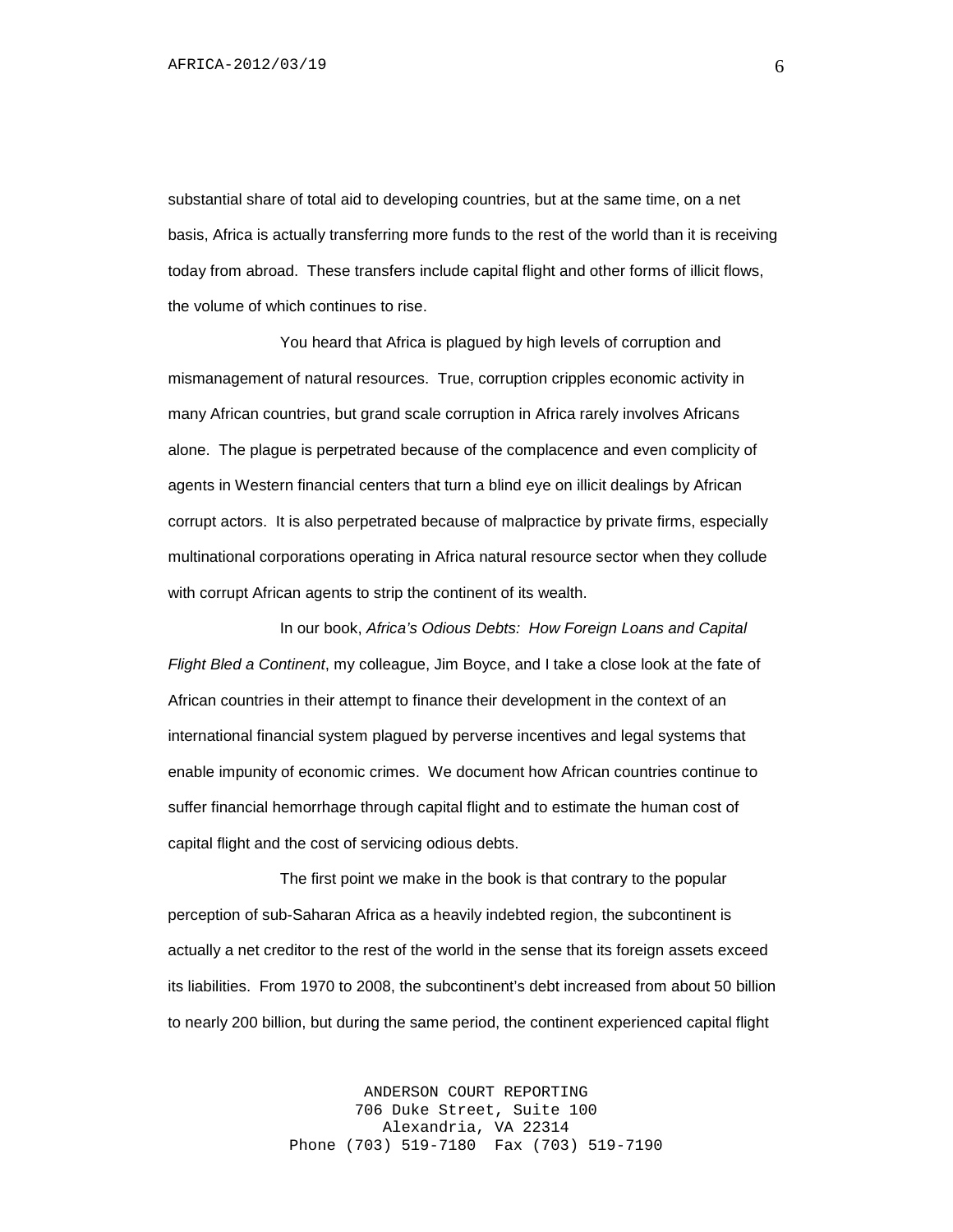to the tune of 735 billion, in real terms. Including compounded interest, the stock of capital flight is \$944 billion.

Thus, the continent's wealth stashed abroad vastly exceeds the stock of debt or the bad (inaudible) the rest of the world. However, while these assets are in the hands of private Africans, the liabilities are public and owed by the African people at large through their governments. In fact, in one of the reports by Merrill Lynch on the world wealth, which is called *The World Wealth Report*, they look at Africans who are classified as high net worth individuals. These are people who have at least \$1 million investible liquid assets, not counting houses, yachts, and all that, Lamborghini.

That club, that elite club, has about \$800 billion. Eight hundred billion dollars. I just told you capital flight from Africa is about \$900 billion. You may ask how many people are in that club? Not very many. Nobody in this room. It's about 100,000 only.

So, yes, there is a lot of poverty on the continent, but there is extravagant wealth also in the continent. And one may wonder: how did that money get accumulated? Capital flight, we submit, is one of them.

Our second point in the book is to show that capital flight and external borrowing are intertwined phenomena. External borrowing has fueled capital flight and capital flight has induced further external borrowing. We estimate that over half of the money borrowed every year is siphoned out of Africa as capital flight, over half a dollar borrowed from abroad goes back to financial centers somewhere, but in private bank accounts.

Often the money returns to the same institutions that made the official lending, but this time in private accounts of the same officials that were entrusted with

> ANDERSON COURT REPORTING 706 Duke Street, Suite 100 Alexandria, VA 22314 Phone (703) 519-7180 Fax (703) 519-7190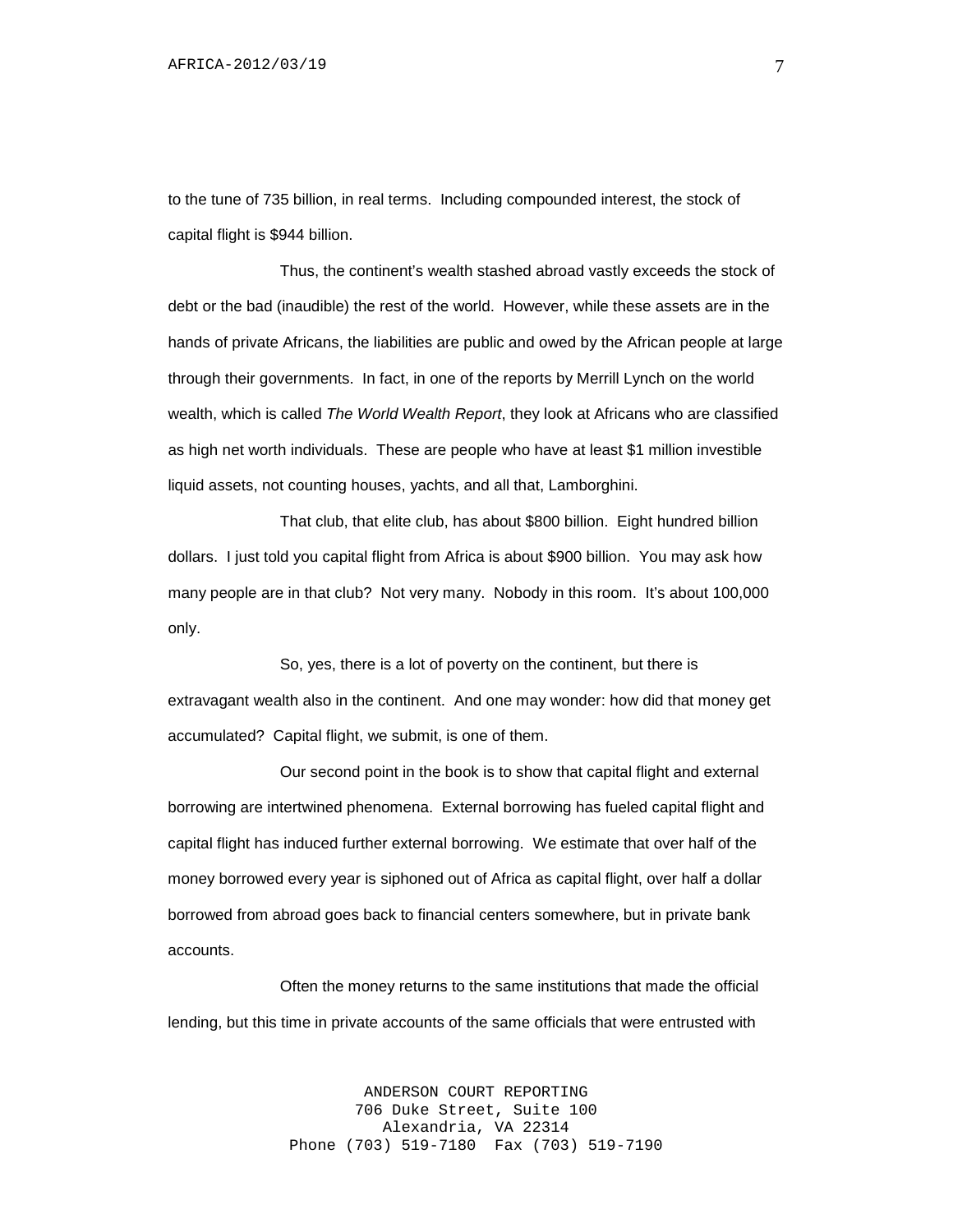borrowing for their countries. This revolving door creates a corrosive incentive structure whereby the lender turns a blind eye on illicit wealth accumulation by corrupt leaders while the latter are encouraged to pursue illicit enrichment with the comfort of banking secrecy laws.

But then, you may ask, why did the Western financiers keep pouring money to regimes that were demonstrably corrupt such as the former regime of Mobutu in Zaire? The answer is that, first of all, financiers are just that, they must lend to make profit, loan officers must move the money, but also leaders like Mobutu are strategic allies to powerful governments who helped them to secure loans from multinational institutions in the name of national interests.

Moreover, often the returns on these loans are so high -- are high enough to dwarf any risk and when private loans are guaranteed by public entities such as governments and multinational institutions, this introduces severe moral hazard in the business of lending, encouraging lax or no due diligence.

Third, we find that in addition to embezzlement of debts, another conduit of capital flight is mispricing of imports and exports. This is made possible by the complicity of business partners in the west that collude in producing fake invoices to enable African exporters/importers to illegally acquire and retain foreign exchange abroad.

We conjecture that the natural resource sector is particularly exposed to trade mis-invoicing due to the large volume of transactions, the complexity of natural resource exportation processes, and the increasing complexity of the governance and (inaudible) structure of multinational corporations involved in this sector.

The rising number and (inaudible) of secret jurisdictions further facilitates

ANDERSON COURT REPORTING 706 Duke Street, Suite 100 Alexandria, VA 22314 Phone (703) 519-7180 Fax (703) 519-7190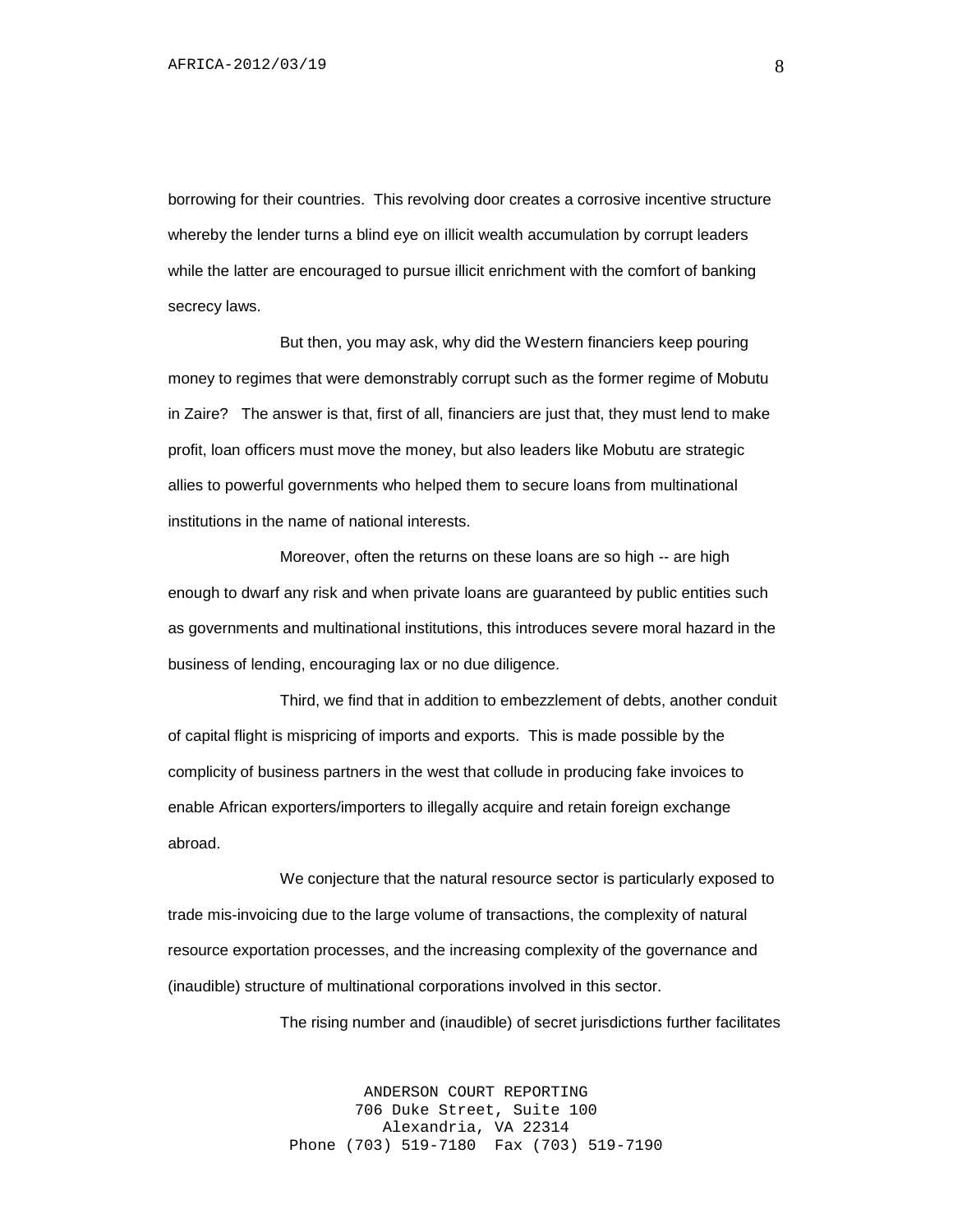the manipulation of trade and financial transactions. That's fueling illicit financial flows from Africa.

Fifth, we emphasize that even the debts that were embezzled and financed capital flight have to be paid, thus, irresponsible external borrowing and lending impose a double burden on African nations. Public funds that could be used to provide social services such as health and education are diverted to servicing debts, some of which fueled capital flight.

And the heavy debt burden makes these countries actually ineligible for further external financing to support national development initiatives because when we say, many times, that over 60 cents of each dollar borrowed has left the continent as capital flight, people say, it's okay, but the continent does keep 40 cents. Never mind that even those 40 cents could be used imprudently to projects which are not productive.

But the problem is that the next day, Africa has to pay the full dollar, including those 60 cents that left, so the continent is penalized many times. First of all, that's, again, to resources to be utilized for financing development, it has also to pay back the debt which it never saw.

The sixth point we make is that the cost of this irresponsible borrowing and lending practices are not just financial. Human lives are actually lost due to the lack of financing for health care.

We estimated that an additional dollar of debt service paid, especially to pay back the odious debts, means that 29 fewer cents are going to be spent on public health, on average. In turn, a reduction in public health spending increases the risks of poor health and child mortality.

We estimated that a \$40,000 reduction in health spending translates, on

ANDERSON COURT REPORTING 706 Duke Street, Suite 100 Alexandria, VA 22314 Phone (703) 519-7180 Fax (703) 519-7190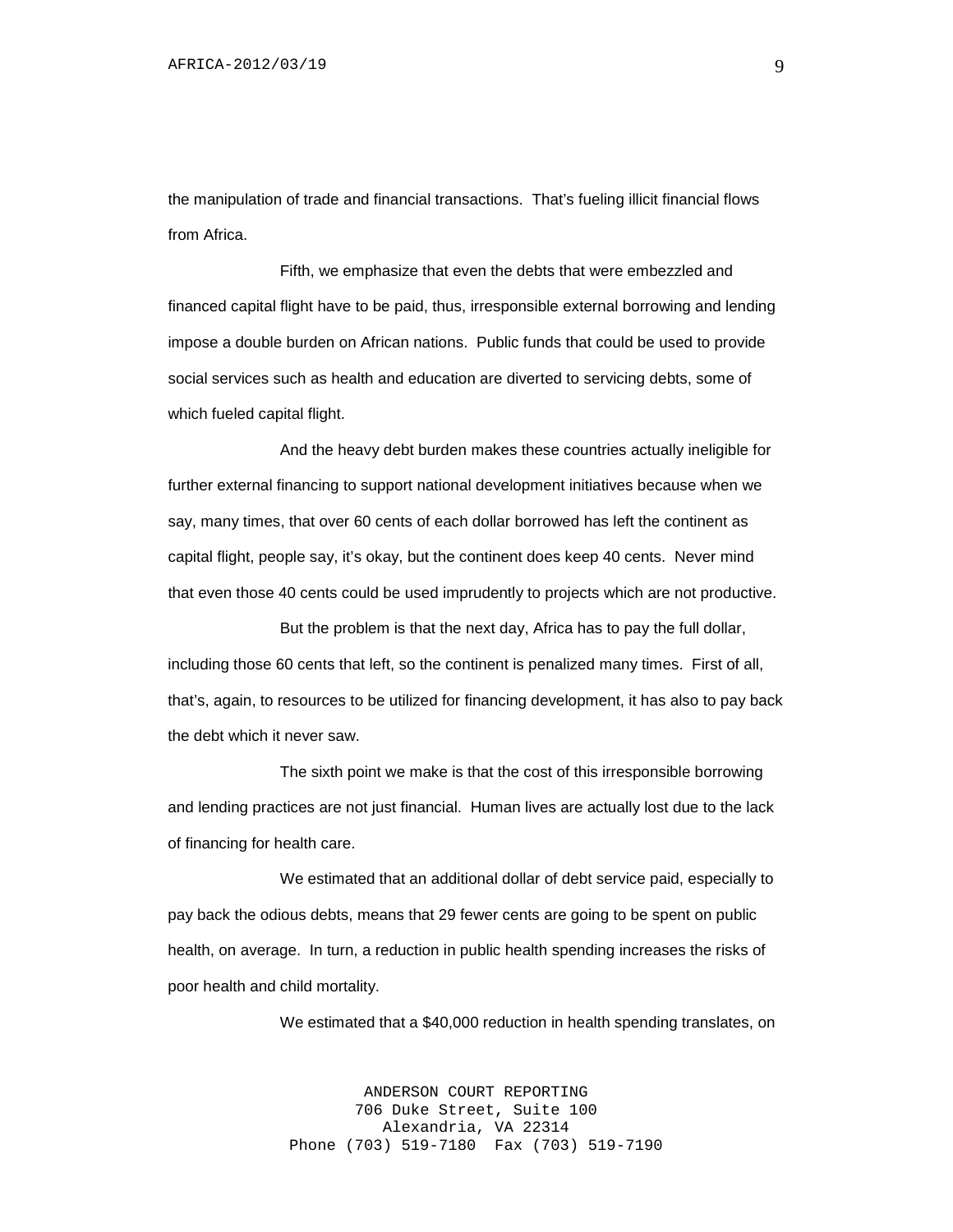average, into one additional infant death. Putting those facts together, these results imply that debt service payments on loans that fueled capital flight from Africa translate into more than 77,000 extra infant deaths each year on the continent.

So, the analysis here focuses on the payment of debts that never served Africa for the purpose of development. And we know that about 60 percent of the debts have fled the continent, so we estimate how much does that translate into lost services in terms of public health services? Because of the reduced means to finance health care, this increases infant mortality. We find that given the actual amount of debt that was embezzled, this translates into an average of 77,000 additional infant deaths.

Alternatively, if Africa could have saved that amount of money, they would have saved 77,000 infants from dying. So, to me as a development economist, if capital flight was just a financial scam, I would leave it to the finance guys to deal with it, but I worry about it because it's a development problem. It takes away money that Africa does not have to finance development, that's why we care about this problem.

Finally, we propose a strategy of selective repudiation of public external debts whereby African countries will repudiate debts for which it cannot be established that they were used for bona fide development purposes. Such debt should be regarded as odious.

A debt is odious if it meets three criteria: one, it was contracted without the consent of the African people, as in the case of an oppressive regime; second, it did not benefit the Africa in the sense that it did not finance development; and third, the creditors knew or should have known about the first two conditions, because a lender has the responsibility to monitor the loans, to get to do due diligence first before they lend, and monitor the use of the loan as the loan is being disbursed.

> ANDERSON COURT REPORTING 706 Duke Street, Suite 100 Alexandria, VA 22314 Phone (703) 519-7180 Fax (703) 519-7190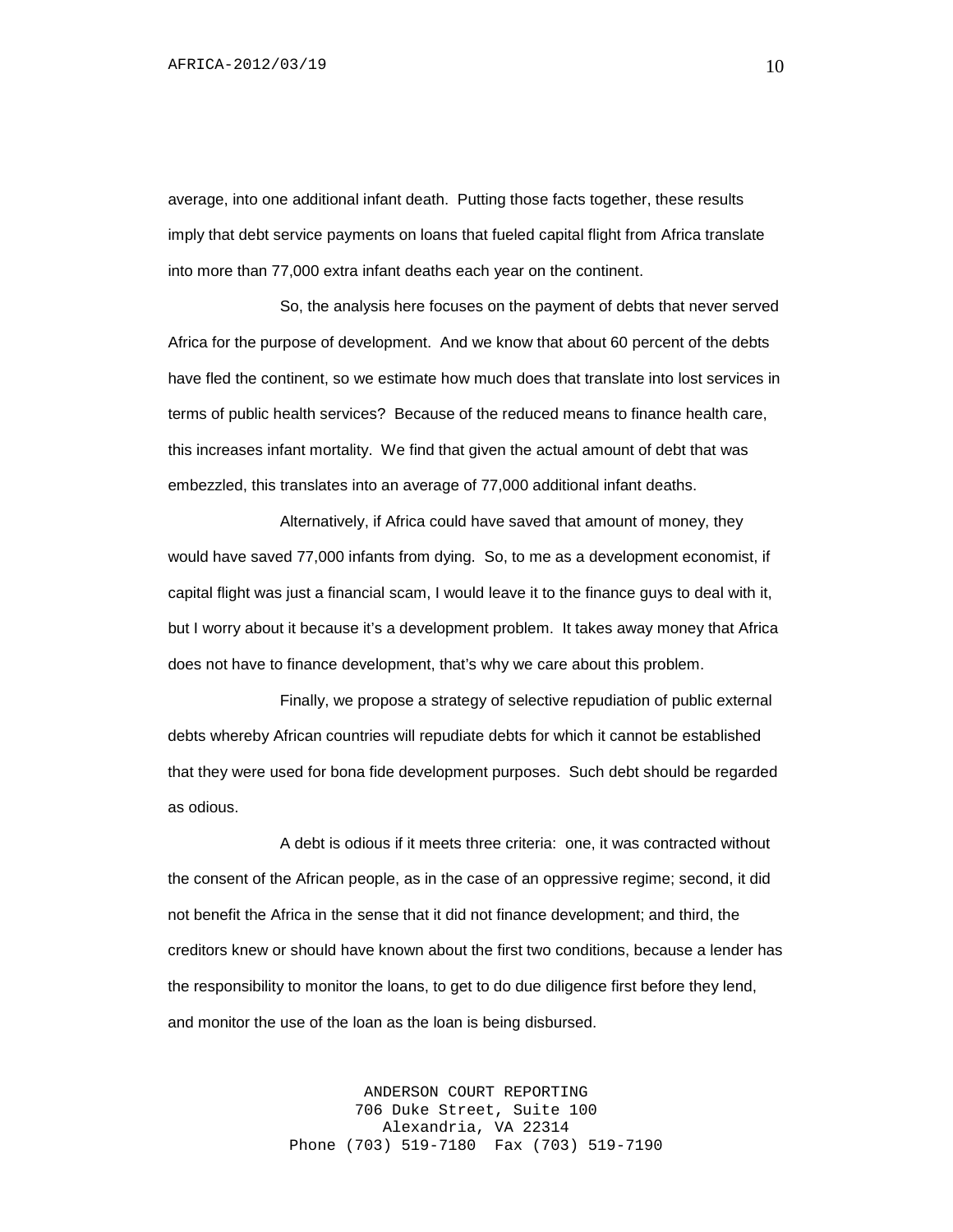So, if the lender fails to do that and there is no evidence and it cannot produce evidence that the loans were used to finance development, then it should not be the responsibility of the African people to pay those loans. The lenders should go and find where the money went.

Ecuador has just recently completed a process of national debt audit where the president decided all the debts owed by Ecuador would be audited to be determined how much was borrowed, how much was used, how much was paid, and, in the end, a report was produced by a very independent international body -- team, which was able to classify debt between odious and non-odious debt. The president decided they would not pay odious debt. Of course, when they decided to do that, people were saying, oh, you have to be careful, the banks are going to penalize you, you'll not get a penny after that.

Now, if you look at it, many African countries actually pay more outside than they are receiving, so if the lenders stop lending, then, on a net basis, they are better off. Ecuador is much better off after the debt audit than before the debt audit.

The key is to have that process purely transparent, independent. In that case, honest lenders have nothing to worry about because they have done their job, they have done their due diligence, they will get their loans repaid. But those who have colluded -- the lenders who have colluded with corruption should not be rewarded by getting their debts repaid.

In the book, we argue that -- we provide detailed arguments for the proposition of selective debt repudiation based on both historical precedents as well as international and national laws. We argue that selective repudiation of odious debt will benefit both Africans, the borrowers, and their creditors, as it would lead to a more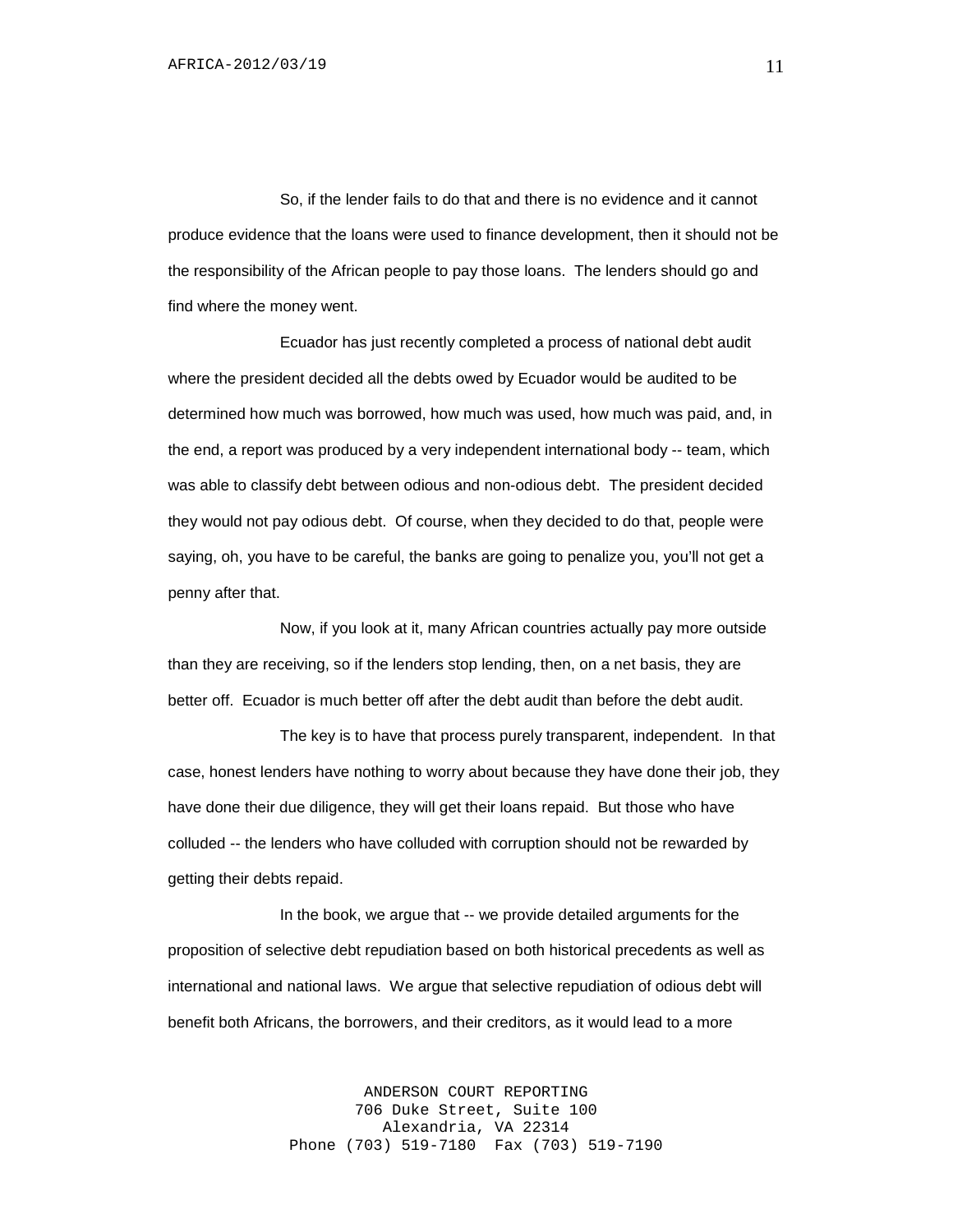transparent financial system, minimize default risk, and maximize the developmental impact of international financing.

We close the book by issuing a plea to the international community to assist African countries to track and repatriate their stolen wealth while plugging the leakage of financial resources out of the continent. This, indeed, will do as much, if not more than, providing more aid to African countries.

I thank you very much. (Applause)

MR. OGBU: Thank you very much, Professor Ndikumana. First of all let me say that I know it was tight for you to do this in 20 minutes you did really keep to that time.

There's a lot more in the book and some copies of the book are actually outside somewhere. If you ask any of the AGI staff here they would be able to point you to the right place and I think it's sold for about \$15 or so. And, like I said, there is a lot more in the book.

But before I turn to Raymond Baker, you've heard the author speak about Africa being a net lender, if you may say, to the rest of the world -- we actually have more money abroad than we are receiving -- but that is not even the interesting part. The interesting part is the human cost of these transfers and the implications of growth for Africa, so I want you to spend five to seven minutes giving us your sense, you've been in this business yourself, as to not only the analytics -- the implications for Africa's growth.

MR. BAKER: Thank you. It's always a pleasure for me to have an opportunity to praise this piece of work by Léonce and his colleague, Jim Boyce.

This book does the best job of any that I know of of linking illicit money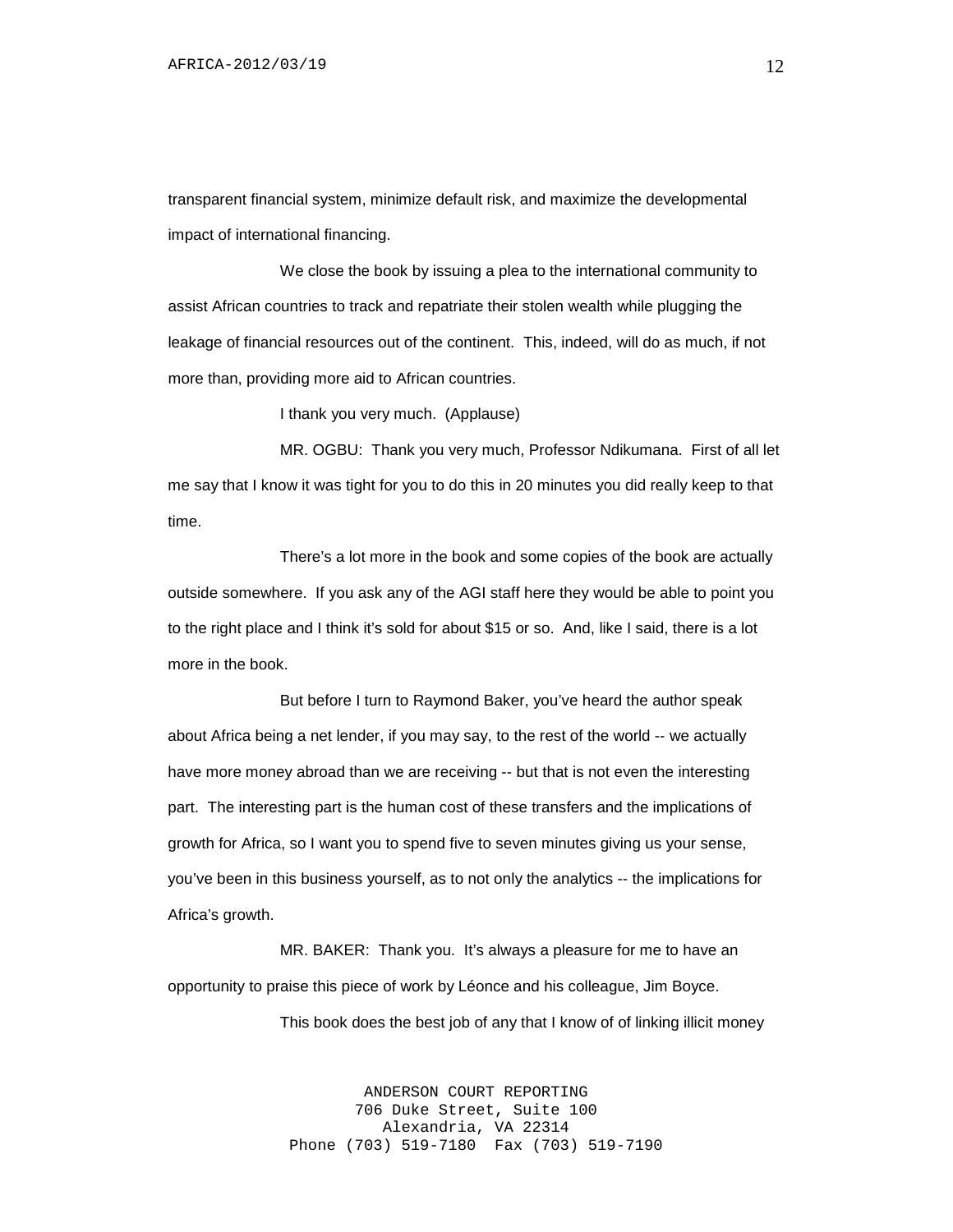flowing out of the continent to human rights concerns. I have been involved in Africa for 51 years now. I know people today in Africa who are living at a lower standard than they were when I met them first in 1961. This is directly a consequence of the huge amount of money that has passed out of the continent.

Léonce and Jim Boyce have been the pioneers in examining this subject matter.

Flight capital is a term that many economists find difficult to use because it has both a legal and an illegal component and it is based on -- the analysis of it is based on murky data.

When I wrote my book I used the term "dirty money." After we set up Global Financial Integrity, we didn't want to use the term *dirty money* because that wasn't very sophisticated. We didn't really want to use the term "flight capital" or "capital flight," because those words themselves tend to put the focus on the countries out of which the money is coming, that there is some flaw in their countries that accounts for the escape of that money.

So, we chose to use the term "illicit financial flows" because that does a better job of suggesting that this is a two-way street. This phenomenon has an outflow and it has an inflow into another part of the world.

The terminology "illicit financial flows*,*" we made a decision, my colleague, Tom Cardamone, back there, and I made a decision that we would use this terminology, "illicit financial flows*.*" I frankly don't recall whether we had read this elsewhere or what, but the terminology is now in the political economy vocabulary. We see references to this concept, illicit financial flows, all the time, as a result not only of our work, but the work of a whole consortium of people who have been studying this subject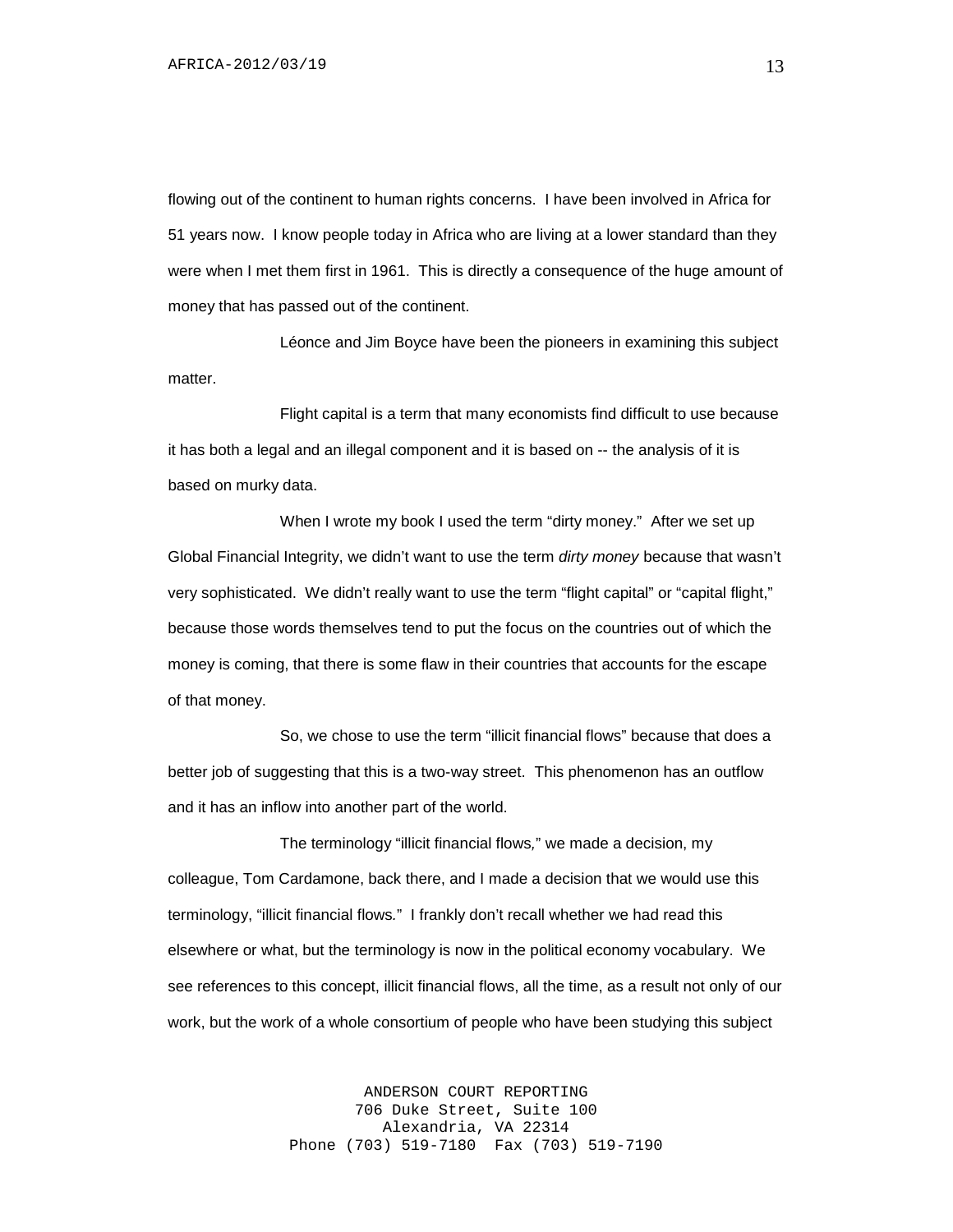matter.

Léonce and Jim were the first to study this money flowing out of Africa. We produced a study in March 2010. Our analysis tended to confirm Léonce's analysis. Our analysis was \$854 billion disappearing out of Africa during the period 1970 to 2008. We think that this estimate is very conservative. It does not include some major elements of money flowing out. It doesn't include much of the criminal component. It does not include anything that's done in cash, because that doesn't show up in global financial statistics. And it doesn't include some forms of the mispricing of trade.

So, if you were to factor in the elements that are not included, we think that the figure could be as high as \$1.6 trillion over that period of time.

Léonce, by every indication available, is correct: Africa has been a net creditor to the rest of the world. Outflows continue, in our analysis, averaging about \$50 billion a year out of the continent.

Now, many people, particularly in the Western media, think that this is all about corruption in those countries over there. In the cross-border flow of illicit money, and I'm speaking globally here for a moment, I'll come back to Africa -- globally, in the cross-border flow of illicit money, our estimate is that the component that stems from corruption, that is, bribery and theft by government officials, is about 3 percent of the global total. The criminal component is about 30 to 35 percent of the global total. The commercially tax evading component, which is mostly the mispricing of trade, as Léonce has referred to, is about 60 to 65 percent of the global total.

Now, those, we have not done an independent analysis of those percentages for Africa, but I'm quite satisfied in saying that the ranking of those would be the same in Africa. The corrupt component would be the smallest, the criminal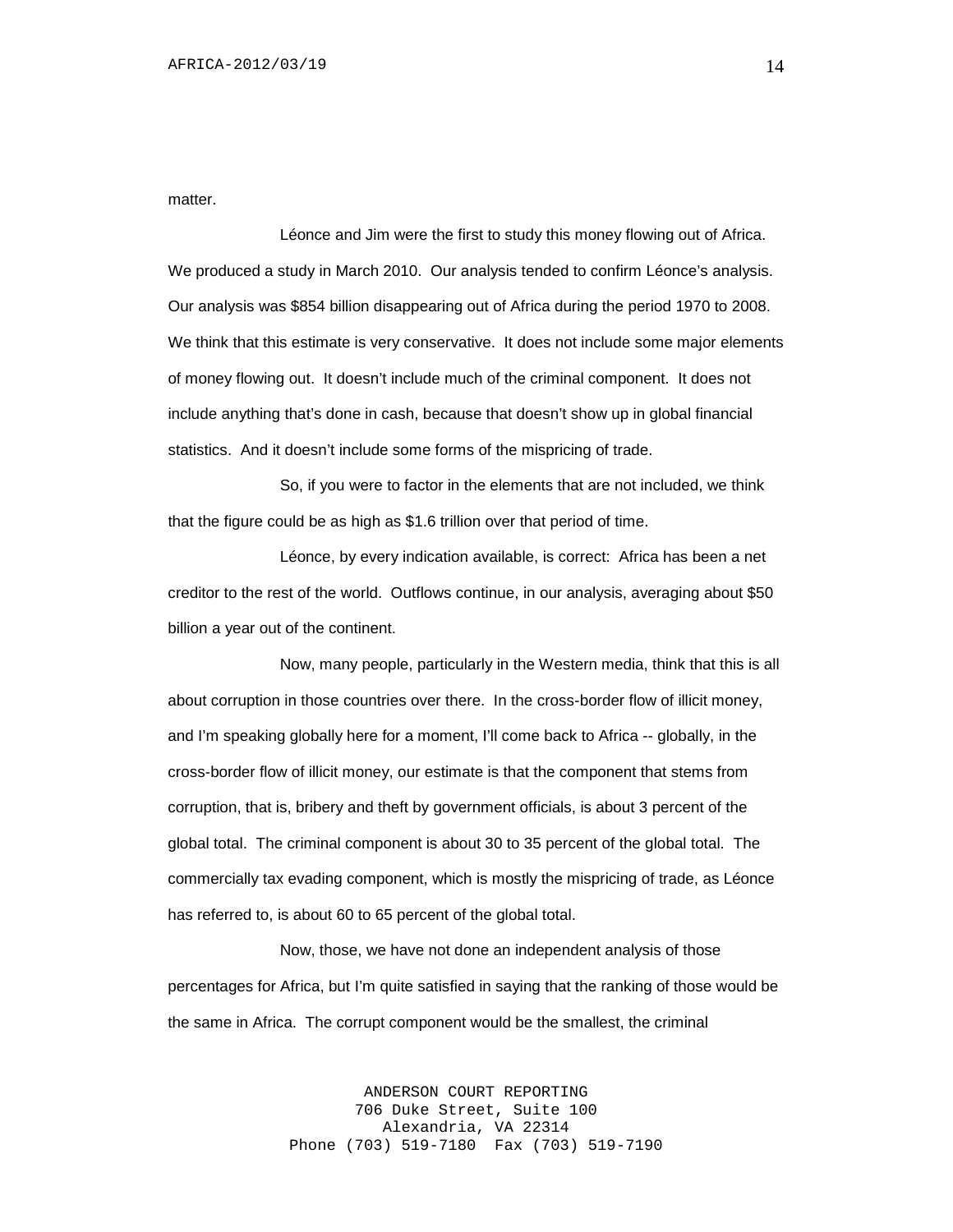component next, the commercially tax evading component, without question, would remain the highest.

This money, and the reason we use the term "illicit financial flows" is because the flow of this money is facilitated by a shadow financial system, a global shadow financial system, which we in the West created. This system was not created by those who live in the countries out of which the money comes; it was created by we, who live in the countries into which the money arrives.

This system comprises tax havens, secrecy jurisdictions, anonymous trust accounts, fake foundations, disguised corporations in the millions and millions around the world, money laundering techniques, and then holds, quite deliberately, left in the laws of Western countries which facilitate the movement of this money out of developing countries through the shadow financial system and ultimately into our own accounts. This is very much a two-way street and it requires a concerted effort on the part of both rich and poor countries to address this problem.

There has been a significant flaw in development efforts over the past two decades.

Let me go back just briefly to the Washington consensus. The Washington consensus did not contain a single element, not the most minute particle, of introspection: what do we have to do, ourselves, in the richer countries, to help create the conditions that will enable the Washington consensus principles to work in the poorer countries? That was not part of the Washington consensus. That's the major change that has to take place in the post-millennium development goals. We must address development as a cooperative effort, a two-way street, between rich and poor countries alike. Thank you.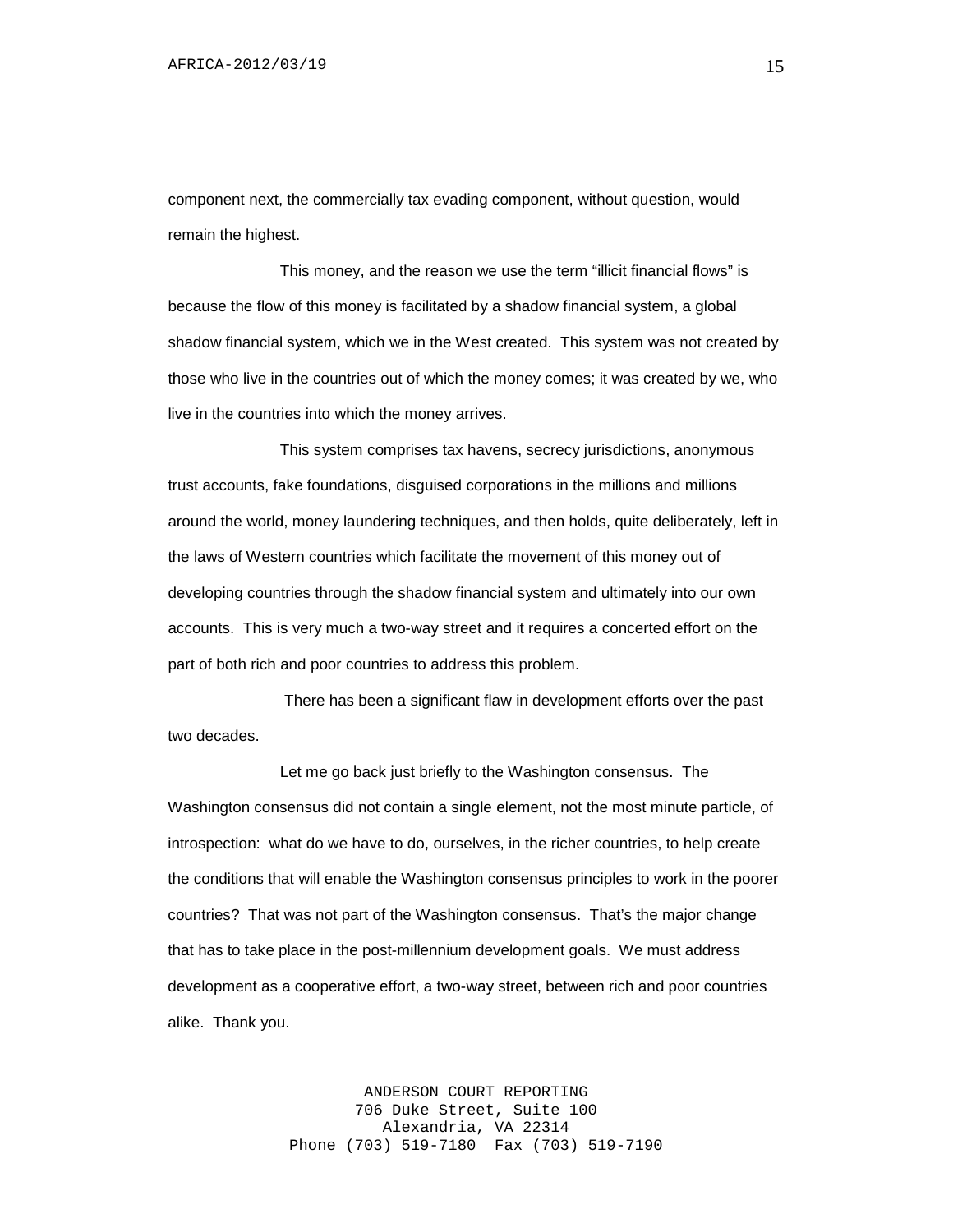MR. OGBU: Thank you very much. (Applause)

From capital flight to illicit financial flow. One of the things I think I like about the concept of illicit financial flow is that those (inaudible) in developing countries tend to focus primarily on public corruption, corruption by the government. But illicit financial flow expands this definition and context and says, there is a lot more in the private sector, which we must pay attention to.

Hippolyte Fofack, I know you are not speaking for the World Bank, you are here as Hippolyte, but if you read the book, (inaudible) IMF, World Bank, and other international financial institutions are implicated in the manner in which they have also turned the blind eye. They were lending without necessarily due diligence.

But I wanted you to focus more on what should we do. Is repudiation an option? Are there options on the table for us to get at all this?

MR. FOFACK: Thank you, Osita. I think I would like to thank all the colleagues in thanking Léonce and Jim for their sustained effort and contribution to increase financial transparency, and more importantly, for Africa development.

I think in this particular case, enhanced financial transparency and Africa development are linked. I will even posit that they are codependent variable when it comes to Africa. And to have a good research topic is one thing, and to be able to have a research topic on which you will work for years, if not decades, is quite another. And it only happens when your work is driven by passion and drive for a higher goal, not just having an article in a good economic journal.

So, I think the sacrifice that you've made with James on this particular topic is something we have to be very thankful for.

And the book is timely and I've been asked to look at the implication of

ANDERSON COURT REPORTING 706 Duke Street, Suite 100 Alexandria, VA 22314 Phone (703) 519-7180 Fax (703) 519-7190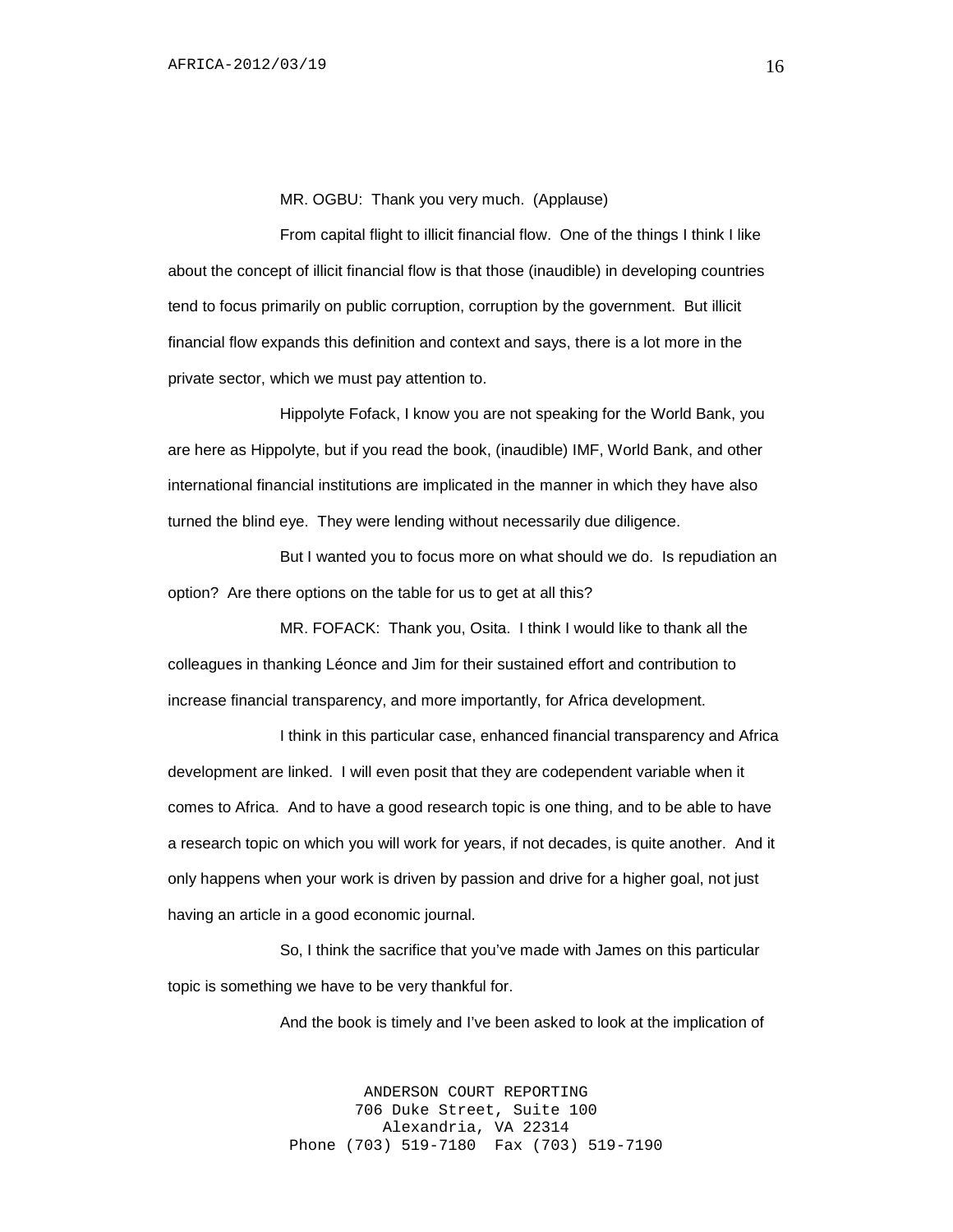the book for ongoing efforts for asset recovery, and I believe the book is timely because it's published in the post-HIPC and, as you know, debt relief was granted to many African countries without prior analysis of the processional and genesis that actually led to debt overhang. And the book does a very good job at addressing and highlighting the processional causes and in the process will mitigate to get the risk of entering another debt profile where we move from debt relief to another debt relief.

And I also have to say that one of the key lessons learned from the (inaudible) recovery initiative is that it is very important to link it to what has been -- what have been the cause of external debt accumulations and capital flight, and the book is also very good at highlighting those aspects.

And one particular example that I would like to point out here to illustrate is the example of a white elephant, and we tend to focus on mis-invoice of import and export, but Léonce has mentioned a white elephant, and quite frankly, it's quite an interesting concept, because growing up in Africa, I never saw a white elephant. And, Léonce has actually, in this book, Léonce and Jim have tried describing to all of us how this animal, almost alien to the African continent, are created and for whom they are created. When you have (inaudible) Gabon, which is how many (inaudible), which has never transported a single good or passenger and the present concerned about it, we tend to wonder, why did we spend so much money? And the answer to that is, significant fractions of that investment, actually ended up in the pocket of those who were pushing for it.

And the book is also -- has also shown that the (inaudible) of the principle agent problem, which actually led to capital flight from Africa, has almost a parallel with the explosion of the financial bubble, which led to the financial crisis in 2008,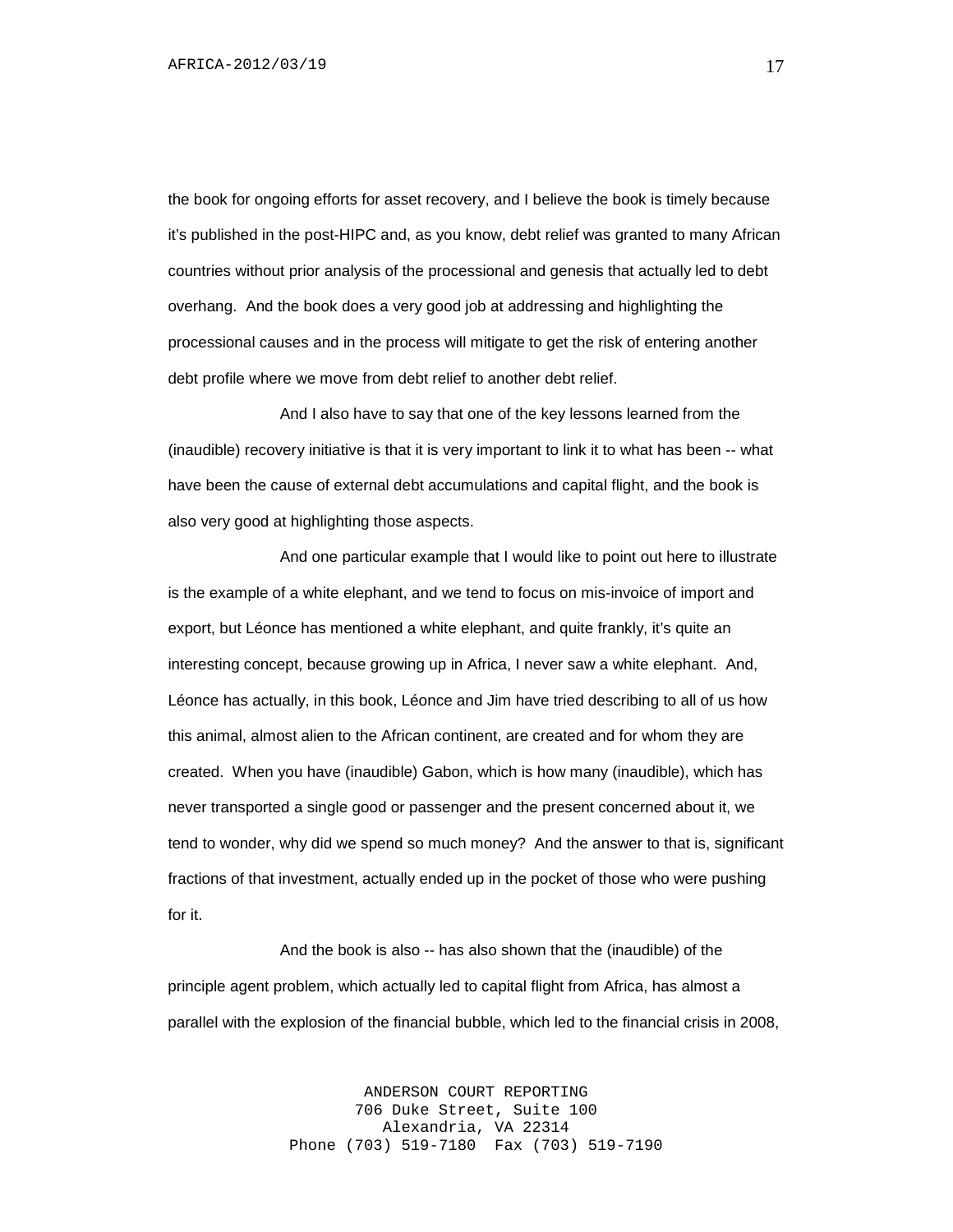and that is a very important result in the sense that this parallel is actually taking the debate on capital flight to the global sphere of accountability, which will inevitably lead to stolen -- increased prospect of stolen asset recovery.

And (inaudible), to go back to the point raised by Raymond, I think capital flight and illicit financial flow have been viewed as developing country problems and by putting the onus on the recipient countries, we will actually create more incentive for progress on this front.

And as another example to illustrate that in this book and Citibank closing the 1,000 -- 1 million accounts that Bongo had in the Citibank. Was it one thousand or one million bank accounts?

SPEAKER: It's a large number.

MR. FOFACK: It's a larger number. So, they closed -- Bongo had more than 1,000 account numbers at Citibank, so they end up closing that bank because they were actually concerned with their image. So, the global aspect of it will actually help in the prospect of recovery.

And the prospect for recovering stolen assets are also very much enhanced by awareness rising. This is a vey important aspect, an illustration of what has worked and what has not worked, and I also found some very interesting examples in the book, in the particular case of Philippine and Nigeria. Once the government decided to declare this debt at odious, just like the one down in Ecuador, it became very obvious that steps would be taken for the recovery.

And this tells us that recovery becomes possible once there is a committed government to actually push for it. However, the drawback of this is that if you have a case where stolen assets happen under Omar Bongo and Omar Bongo is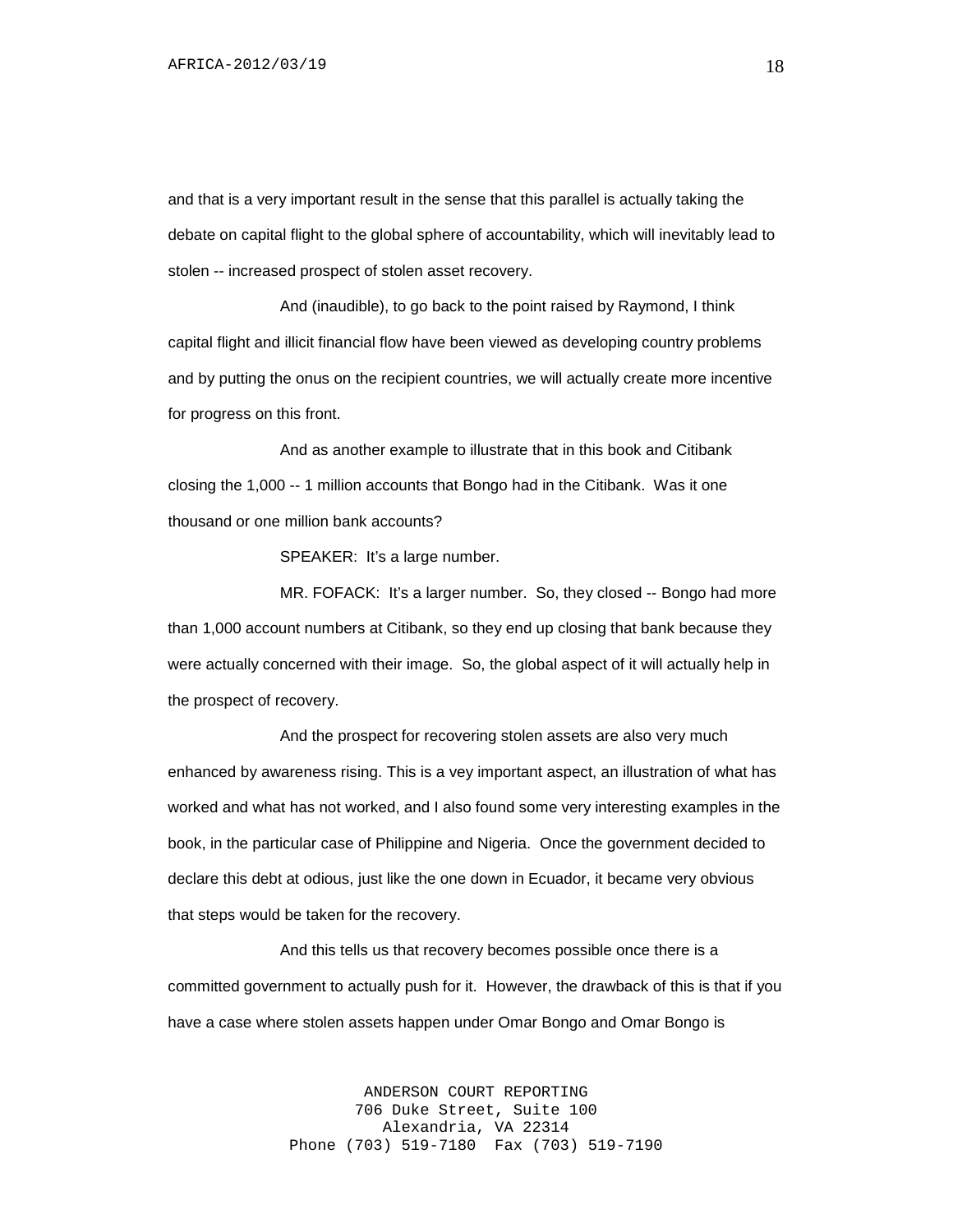replaced by Ali Bongo or Sassou Nguesso is replaced by Sassou Nguesso, Jr., or to go back to East Africa, to the Anglo (inaudible) part, Omar is replaced by one of his protégé, we are not likely to achieve results on that front.

The drive for recovery of stolen assets will increase with a better understanding of the costs of the phenomenon. I think the book is also very good at highlighting some of the human, social, and economic costs.

Another personal example worth mentioning here is that thousand of Congolese, the Sassou Nguesso Congolese, die and now must pay for the arm that killed their loved one, and this was a statement by the former head, the CEO, of (inaudible) of France, referring to the oil backed -- the illicit oil-backed loans for guns came, put in place by the financier in France and the Sassou Nguesso government. This is how far this process can be.

But do not get me wrong; I think all is not necessarily a resource curse. It has actually worked very well for Norway, which, as you know, actually enjoys today one of the largest sovereign wealth fund in the world, and the cause is actually brought to resource in Africa because of the corrupt behavior and the vulture attitude adopted by multinational corporations and financier exploiting the resource in the African continent.

And just like all is not necessarily resource caused, not all sovereign debts are odious. We have to really make this clear, and virtual sovereign wealth fund actually helped develop Asian emerging market economies in the '60s, '70s, and '80s.

The key question, therefore, becomes how to change the behavior and incentive system at a global level to strengthen the culture of deterrents, accountability, and sanction mechanisms. And since its inception, the StAR, the Stolen Asset Recovery Initiative, has not been very effective in Africa, we have to say it, and the U.S. actually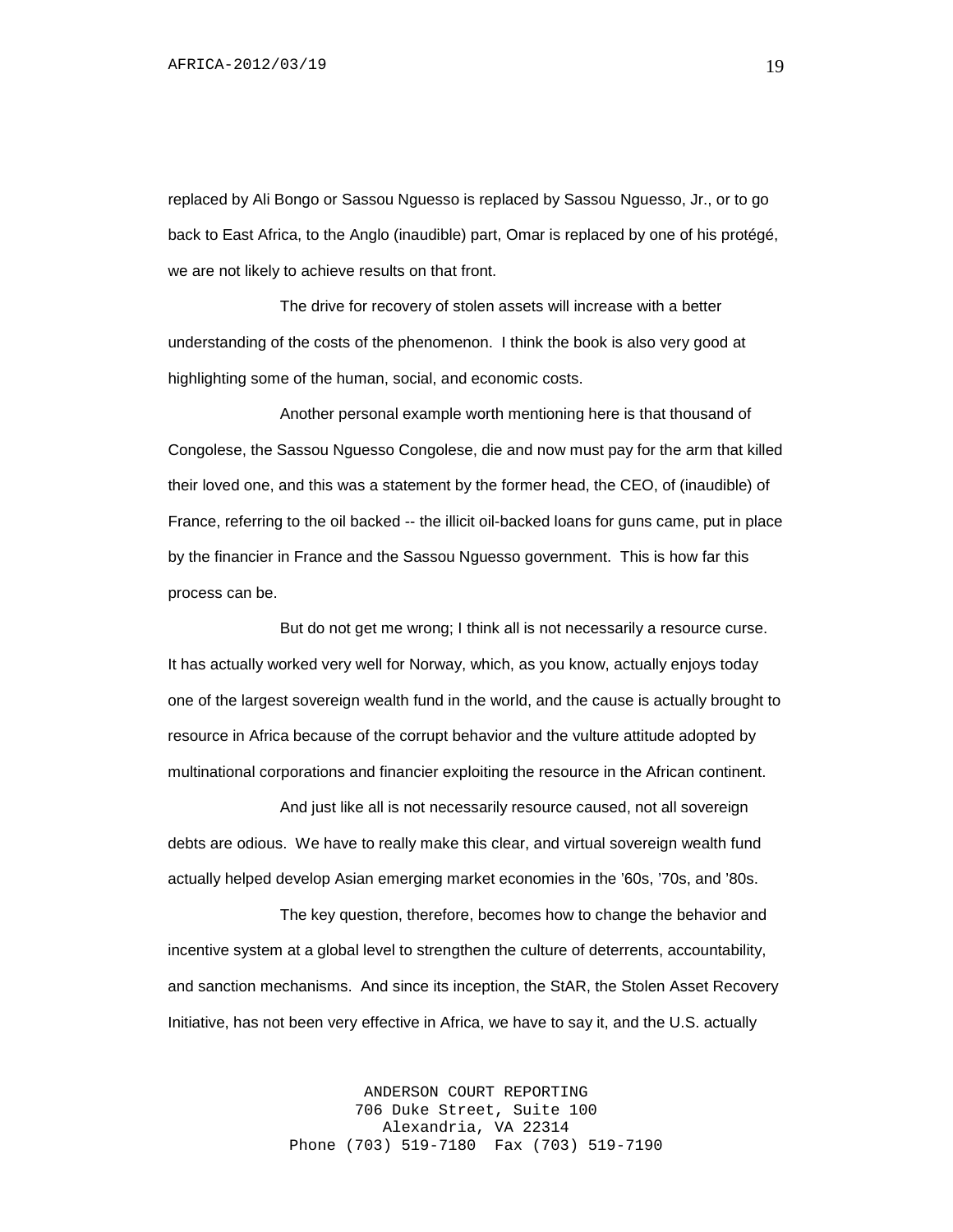recovered more resource from tax evasions than Africa from capital flight.

Let me take the case of Nigeria and out of -- even though we have a chair who's a Nigerian, my apology for this, out of an estimated \$377 billion of capital flight, Nigeria has recovered \$1.2 billion, which is 0.3 percent, more than a drop in the bucket, it's more like a drop in the Atlantic Ocean, the path through which the flight actually leave Africa for West. And I hope that this excellent and timely manuscript will utterly intensify the pressure for more results on the recovery and preventive front to get Africa out of the poverty trap and hopefully prevent another cycle of HIPC in the future. Thank you. (Applause)

MR. OGBU: Thank you very much, Fofack. This is not an easy subject by any means.

I think what AGI is trying to do is to create a platform for sensitizing the policy committee in Washington and beyond on this subject and we hope the debate continues beyond here.

Fofack has made an important point, and in fact, your last point on asset recovery that Nigerian backed upon was in fact quite just. Getting money out of the Western banks, even when you can prove that this was stolen money, is not easy and as a matter of fact, conditions are placed -- serious conditions, even when you prove that this money is stolen, on how you are even going to use your own money.

So, when Abaha died and Nigeria was going after the illicit flows, they encountered quite a bit of difficulty in trying to repatriate that money and that discussion is still ongoing, but, Léonce, you've heard Baker, you've heard Hipployte. I would like to give you just two minutes to make additional remarks from the points they have raised.

MR. NDIKUMANA: Thank you very much. First of all, I appreciate, once

ANDERSON COURT REPORTING 706 Duke Street, Suite 100 Alexandria, VA 22314 Phone (703) 519-7180 Fax (703) 519-7190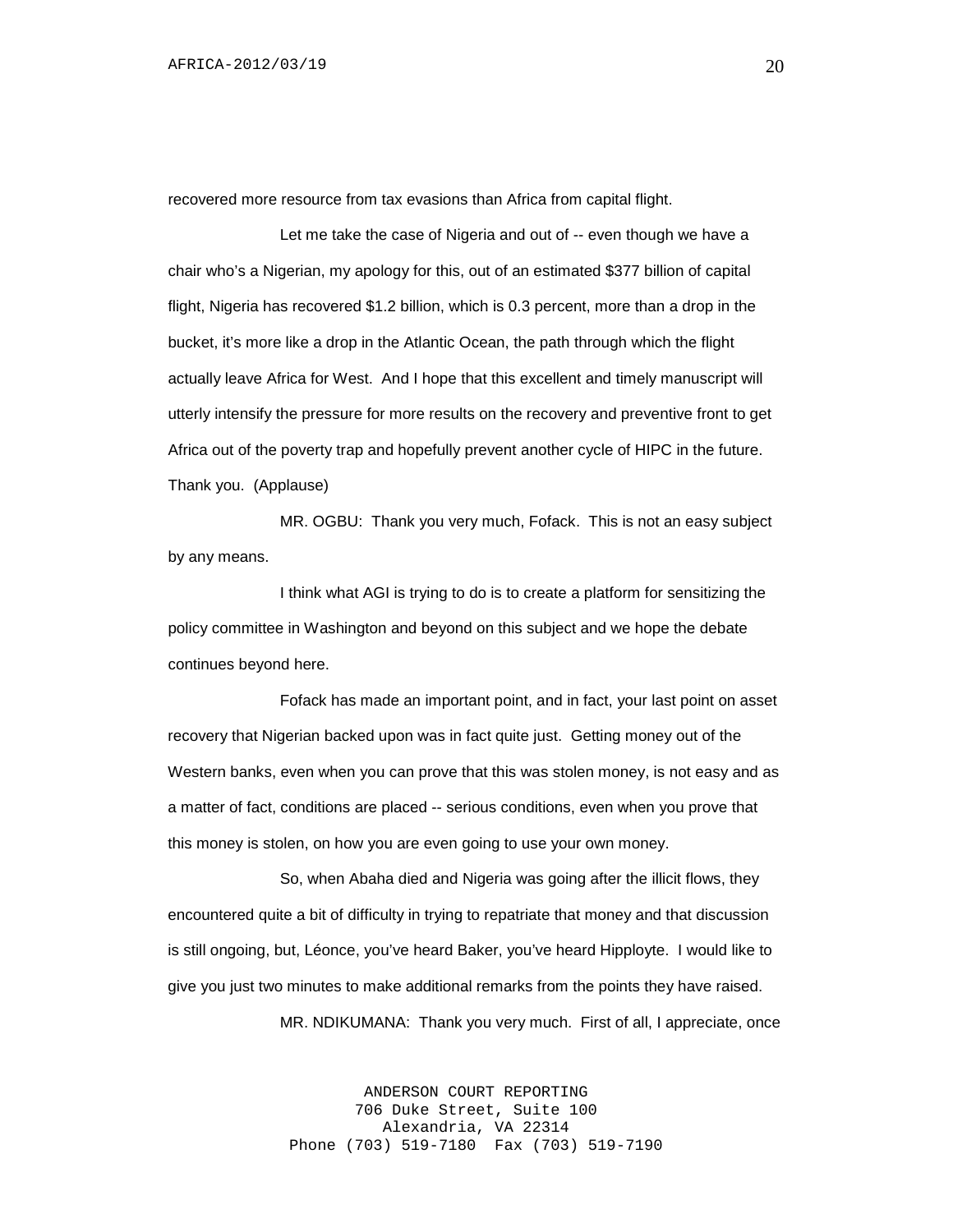again, the contribution from Raymond and Hippolyte. We have had long discussions about this topic.

I think as Raymond has indicated, this is only scratching a small piece of a much deeper problem of resource utilization in Africa, but first of all, of a global financial system gone wrong, because, as he indicated, when we started working on this, people brushed it away, they said, oh, it's another African story again about corruption.

But I keep telling people that if only Africans were corrupt, there would be no corruption in the world, because they may run out of who to corrupt. But the reason these phenomena persist is because there is a willing buyer, willing seller. It takes two to tango.

So, if we're going to resolve to get help, to move ahead in sealing the leakage of African financial resources, yes, we need -- African countries need to do their homework in terms of strengthening governance, institutional reforms, transparency, but I believe that we need to move to a higher level of financial transparency in the West.

Only then money coming out of Africa could be identified, could be detected, because the best deterrent mechanism is, to me, transparency.

The other point that the two speakers made is that this is a development issue. Today the global development community is championing aid effectiveness, but to me the -- to have aid being effective requires that aid helps mobilize resources in Africa and keep the resources in Africa. If aid is going to catalyze resources in Africa, we need to find a system -- we need to improve the systems that keep resources on shore, that don't send resources off shore.

The other point that Raymond made is that many times when people talk about secrecy jurisdictions, tax havens, because there is the word havens, people think

> ANDERSON COURT REPORTING 706 Duke Street, Suite 100 Alexandria, VA 22314 Phone (703) 519-7180 Fax (703) 519-7190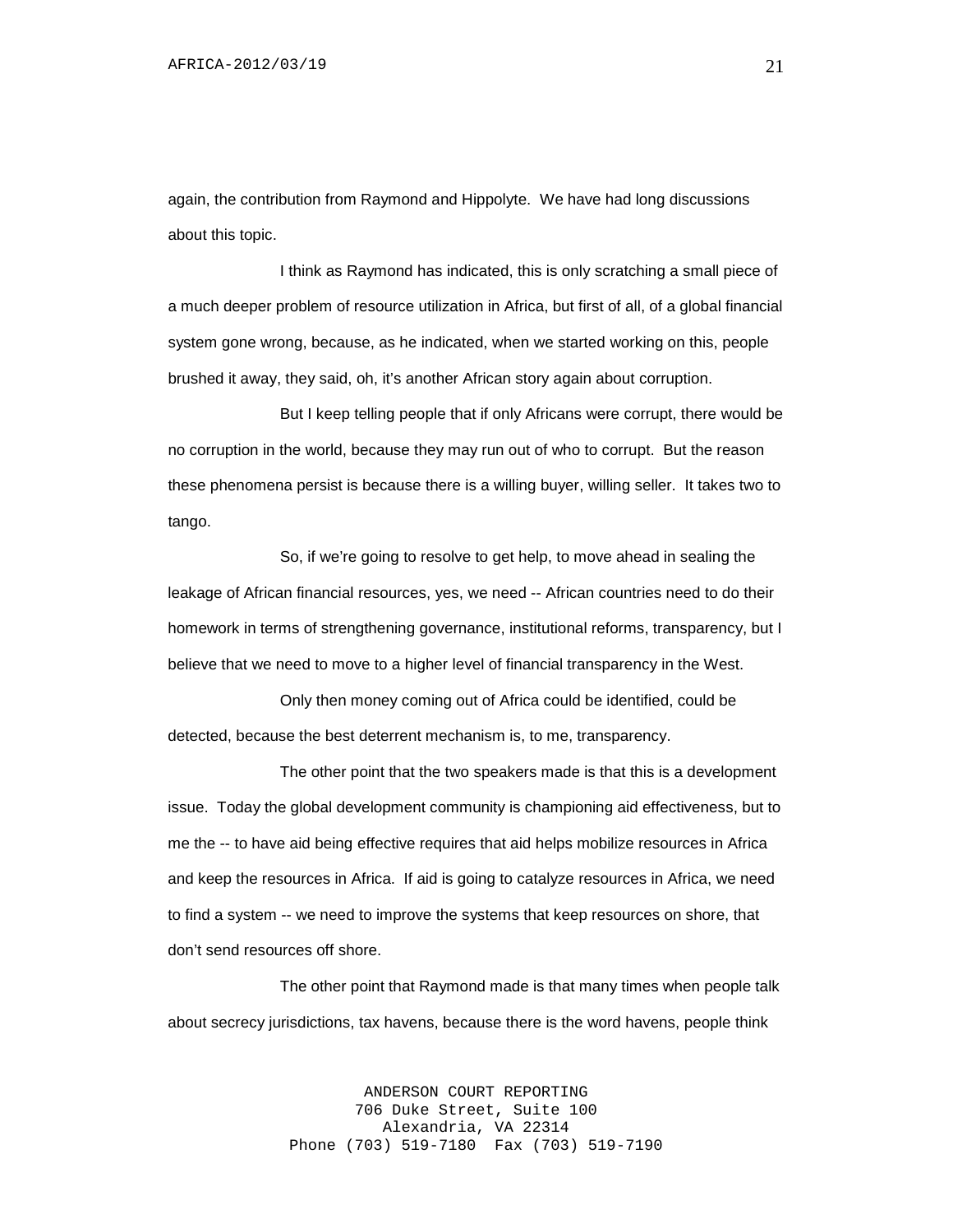that, oh, these are places in heaven. No. These are actually places in our own economy -- London, New York, Paris -- these are the centers of the financial transactions, because when you look at the -- there's an interesting group on secrecy jurisdictions, there's even a new report that ranks secrecy jurisdictions by transparency, it's by Tax Justice Network. You find that even those remote alien lands belong to the UK. So, it's the big governments that have the leverage to actually make a difference, but if you keep relegating it to the Cayman Islands as if they are alien lands, we're not going to make progress.

So, it has to be a part of the aid effectiveness agenda, the development financing agenda. When people keep complaining, you know, we have poured so much money in Africa but we don't see the results -- of course you don't see the results, we could have not worked enough to get aid -- to make aid productive. Aid is productive when it not only finances the project to finance, but it also helps improve capacity to manage development, improve institutions, improve transparency.

So, in that case, aid is going to be effective. We need to push our self more to get more from our money that we are investing in Africa, and that also is true for private finance. Again, when we present these papers in academic circles, people tell us, but, you know, Léonce, I think you are misinterpreting your figures. What you see is actually the result of normal portfolio diversification, of the savvy African saver who chooses to save abroad because the returns are higher abroad than domestically. I say, wow, that makes sense from a theoretical perspective, but if that was true, then I should see systematically that net returns abroad are higher than in Africa. They are not.

Returns in Africa are very, very high, in any sector you choose. Secondly, if that was the case, then I should not see a savvy investor investing in Africa.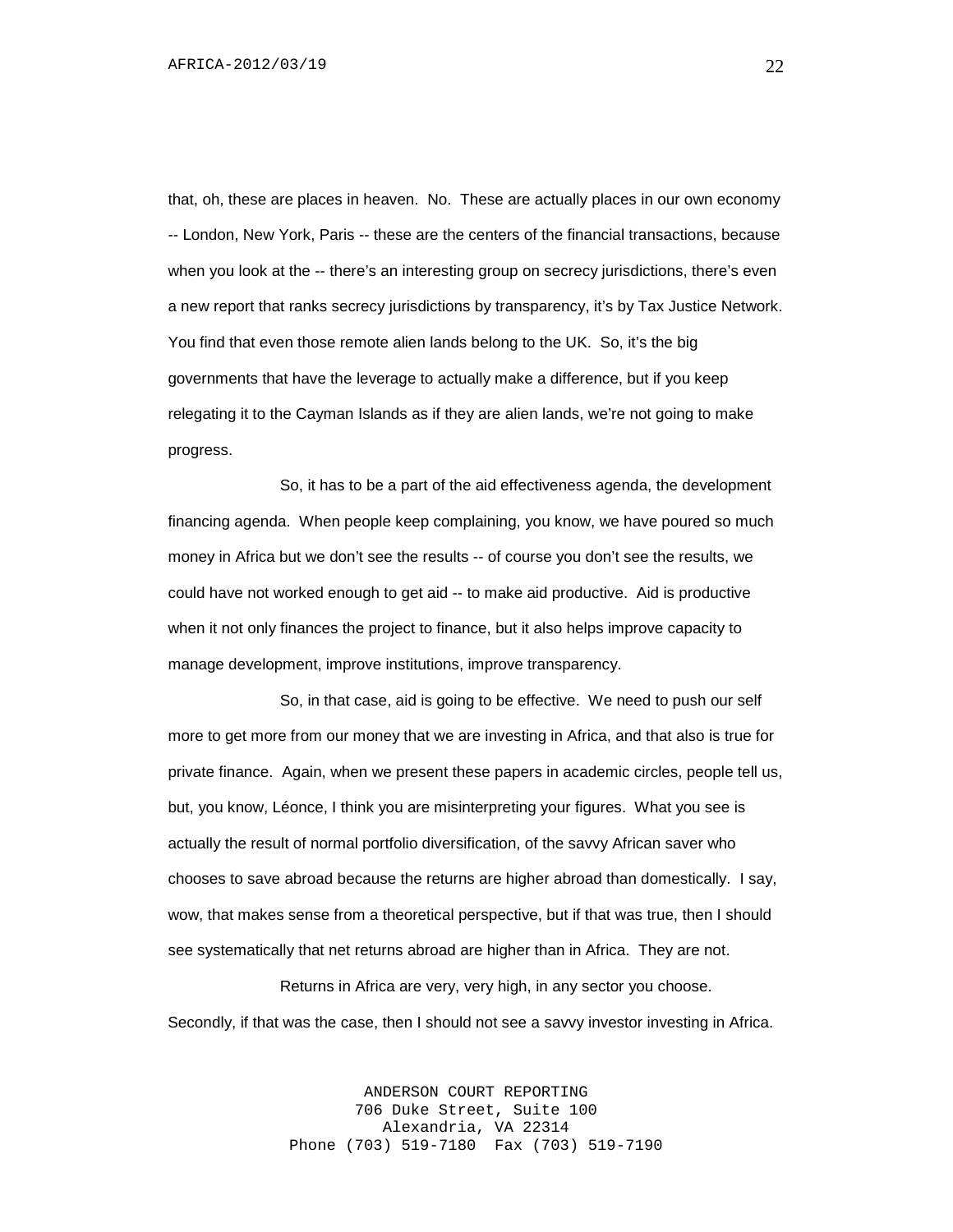Why is it that savvy Africans invest abroad and savvy non-Africans invest in Africa? There must be something wrong.

So, what you see is not the result of fewer portfolio divestments. That happens, of course, when you see -- you find Nigerian companies setting up branches and so on, that's real investment, that goes through the checks and balances, through the ministry of commerce and the central bank and so on. That is fine.

But the massive outflows of illicit money is not portfolio diversification. It's robbery. Serious.

MR. OGBU: Thank you very much. We want to, once again, thank the panelists for this illuminating presentation and discussion.

Before I turn over to the audience, I think it's very clear that this is a very serious problem and that both sides need to reflect. One thing that I need to add is that in fact part of the crisis is that even private lenders, rather than stand alone in their lending decisions, when the (inaudible) -- it became an issue from the club. And that's when you got the London club because they couldn't negotiate individually with the nations. So, they teamed up in order to -- and so private lending is intertwined with public lending as a matter of fact, so that you've found banks in New York, London, and Switzerland being backed by their countries. It was no longer a private decision.

There's a lot more to this and I think that is why it became extremely difficult for even African countries to renegotiate their debt, because they were no longer dealing with individual lenders as a matter of fact. And even the ODL lender is also from the club and we came to know about the Parie, so negotiations, again, was with, you know, the big guys.

But having said that, I would like to open the floor for questions and brief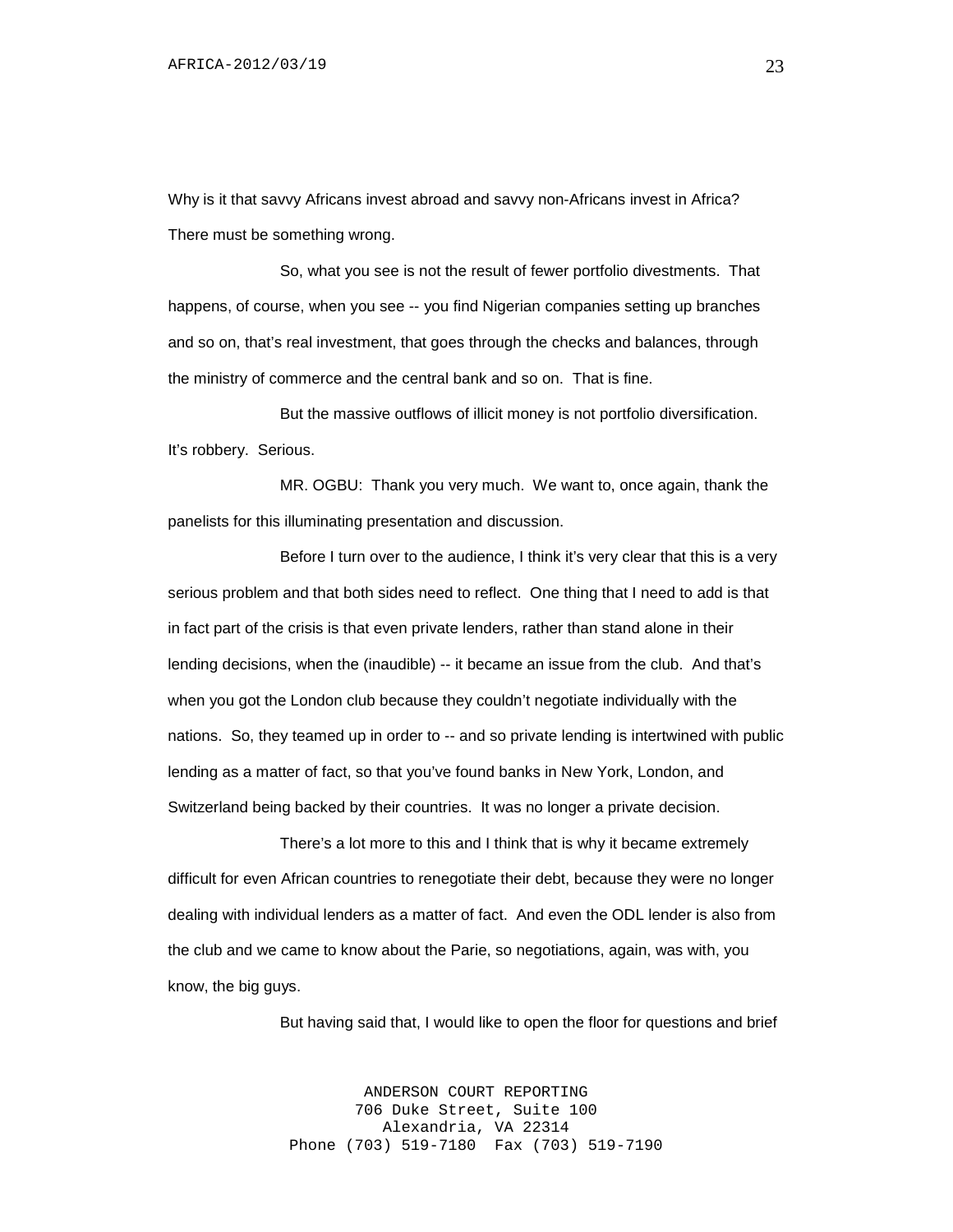comments. Please make it brief, so that we can get as many people in as possible.

I'll start here and I will go down on my right, then I will come to the left. Connie.

MS. FREEMAN: Hi. Connie Freeman, Syracuse University. I would like to start out by thanking the Africa Growth Initiative for having this very interesting and important meeting and to compliment you on finding four superb speakers on one platform, especially on a topic that is as difficult as this one. The program was really very enjoyable.

And my question is more in the form of a comment, though I'd like peoples' reactions, and this is that this topic is even more important today -- I've just come back from teaching for a semester at Tsinghua University in Beijing and so I'm imbued with the sense of hurry you find in China to develop and develop and develop and the degree to which the Chinese need African resources to do so.

I'm also very aware, just now, of the land grabbing issue that revolves around food. What this says to me is the next couple of decades are truly a decade for Africa or it's really a decade for African resources, and it will be critical how Africans manage the flow of resources out of their continent.

Hence, around in a circle to this debate or this presentation today, because these flows have really harmed the continent and enriched the rest of the outside world. So, the urgency of getting a handle on this, in view of what is likely to happen in the next couple of decades, I think, is particularly notable.

Thank you very much.

MR. OGBU: I saw a hand here. Yes. I will go down this way and then I will come to the left.

> ANDERSON COURT REPORTING 706 Duke Street, Suite 100 Alexandria, VA 22314 Phone (703) 519-7180 Fax (703) 519-7190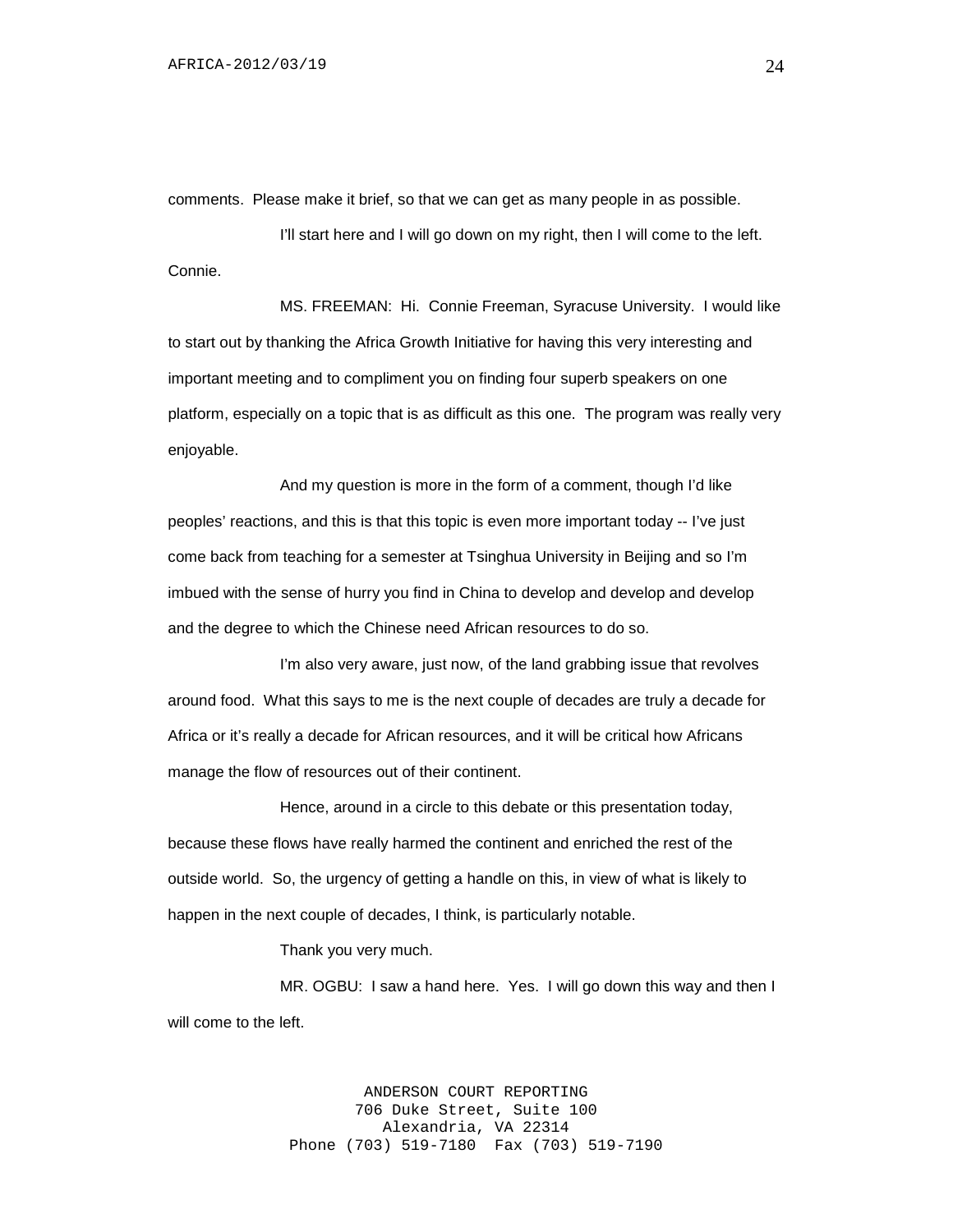SPEAKER: Thank you very much for the presentation. I fully agree with you that it makes a lot of sense to repudiate odious debt. Now, the big problem is in the detail, how do you define odious debt and how do you do the audit? I mean, all in favor of doing the audit, but -- and you want -- what you are suggesting is that the lender should prove that they have done their due diligence.

Now, it's never a question of black and white there, it's always a question of gray, a nuance of gray, I mean, if you expect people to do their due diligence, at the best -- the best practice on Earth, I mean, you will find very, very, very few debt which is not odious.

So, there you have a big problem because you will need a very large number of auditors to look at that. What you will need also, the country which will start this process will have to prove that the past practices are finished, and that the people are beyond any doubt of corruption.

So, it's a very, very difficult process, which will be extremely expensive if you want to do it thoroughly. How would you react to that? Thank you.

MR. OGBU: Thank you. Go down -- yeah, Freeman. Yeah.

MR. FREEMAN: Lawrence Freeman from Executive Intelligence Review, the Africa desk. I'm not related to the earlier speaker.

I think you've put your finger on something that's very important, but by naming it the shadow financial institutions, this actually broadens it, because this was actually what Philip Angelides wrote in his report on the collapse of the financial system two years ago for the Obama Administration, a shadow financial system, and it's not accidental, I think it's very conscious. It's not being done by an illicit person -- I think if you look at the financiers, the city of London, and Wall Street, this is a conscious practice

> ANDERSON COURT REPORTING 706 Duke Street, Suite 100 Alexandria, VA 22314 Phone (703) 519-7180 Fax (703) 519-7190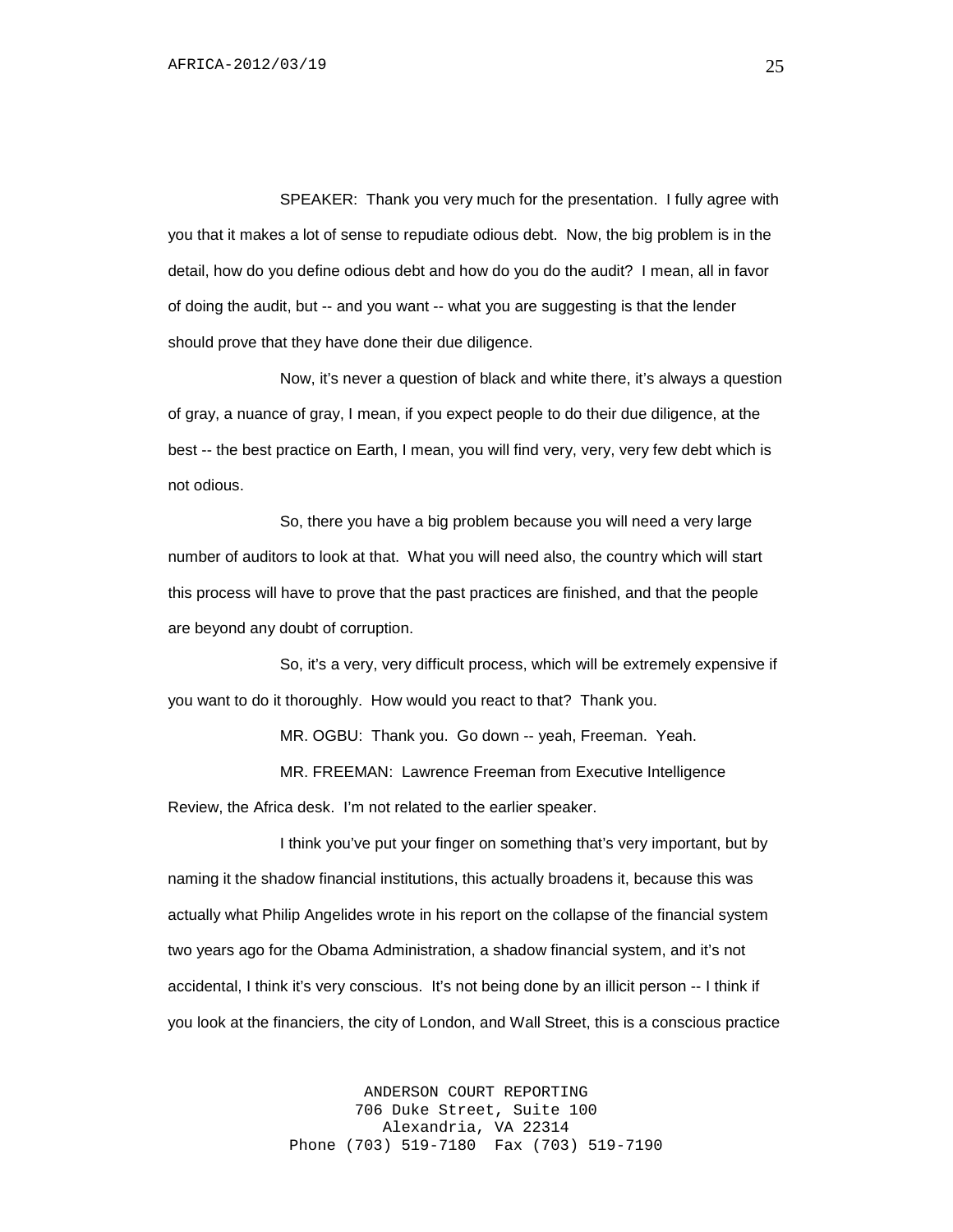to keep Africa from developing, actually carry out genocide in the new -- after the colonial period ended. And I think that we have to think about how to repudiate -- correct this.

And I would suggest one thing is immediately go for debt cancellation, of all debts right now, until they're reviewed, and move from this financier monetary system to a credit system for infrastructure and development -- Africa building an east-west railroad, Africa building hydro electric plants, even nuclear plants, develop the economies, and I think this would mean African countries working with other African countries and other countries outside Africa such as Russia and China, to form a common interest in actually economic development, because the current financial system, the transatlantic system, is finished. It's dying before our eyes in, of course, Europe, and in the United States, so let's move to something better and let Africa become part of that system of actual growth and development.

MR. OGBU: There's a guy standing at the back.

MR. AKEBI: Thank you. I am Femi Akebi with African Trade and Development Center.

MR. OGBU: Speak up, please.

MR. AKEBI: Well, I'm from Africa, I can shout very well.

I thank the Brooking Institute for the effort. I think this is a very good panel to discuss this issue.

I would like to simply just expand on Larry Freeman's points. Before that, I'd like to address the issue from the writer.

On the issue of pleading to the international monetary system for consciousness, to be fair with us, I think it's a no-brainer. I think we're naïve if we're still asking the Western world out of our consciousness to be fair with us. I think we need to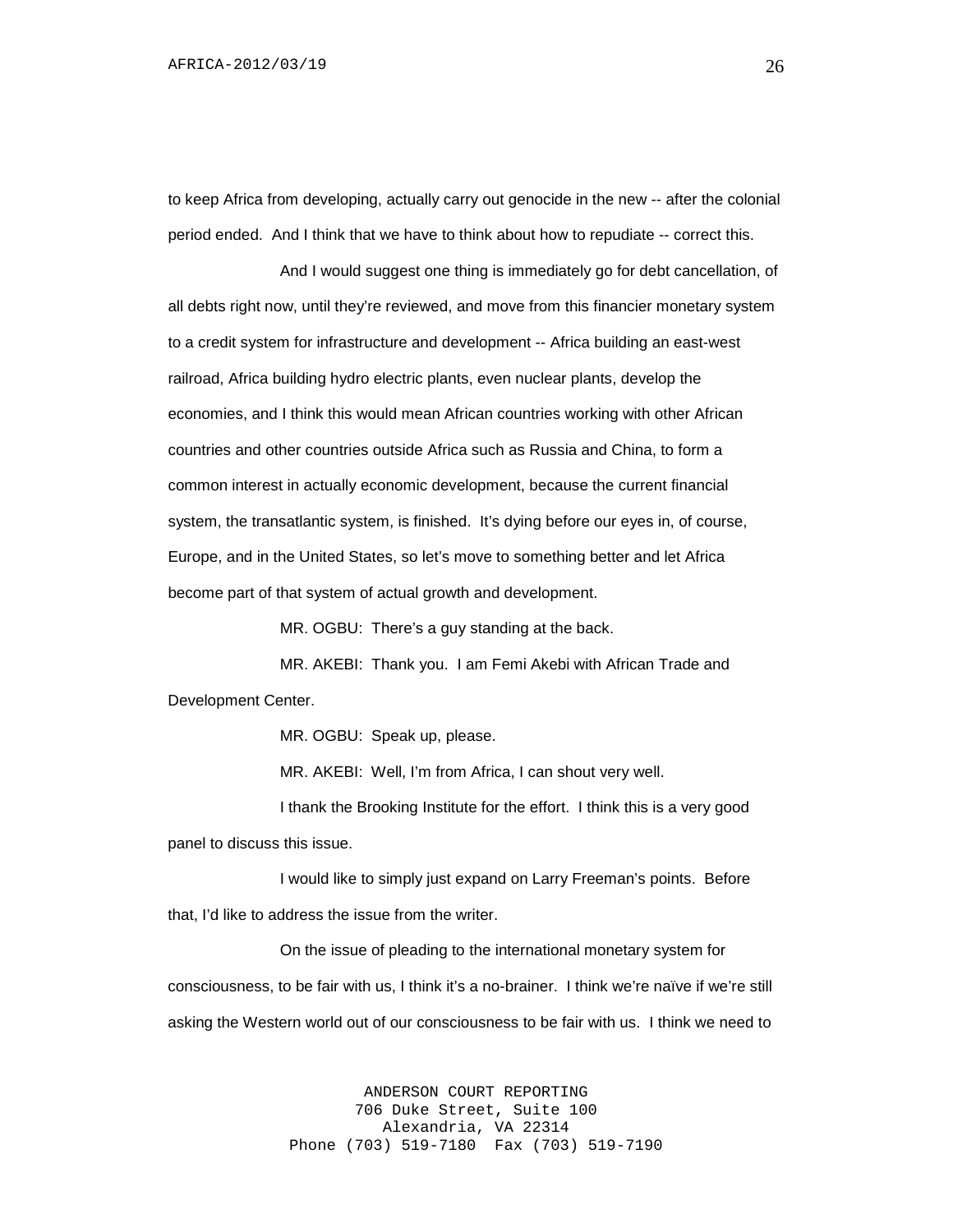put something in place that will have teeth and effectiveness, that if you play with us, we will bite. Until we do that, I think we're still playing.

On the issue of transparency, in the past day I read an article from Howard University that the lecturers were collecting over a million dollars in bonuses at the point where they are laying off staff and increasing the student tuition by 12 percent. But what brought this into full fledge was that it was listed on the campus website, how to spend the money. Could we get African countries to do this?

And last question, the founders of the global monetary system are mostly trilateral commission or trilateral group, which most of the money that are borrowed by the Africans are from this group, and these are the same group that double dipping by getting the money back again while we pay interest on money we could not use, and so also they're getting the money back into the hemisphere where it came from. How do we stop some of those (inaudible)? Thank you.

MR. OGBU: Before I get to the -- Mwangi, you had a last -- before I turn to the panelists and then take another round of questions? Okay.

SPEAKER: Thank you very much. Listening to the very interesting presentation, my mind was running into another part of the world, Europe, and the periphery of the so-called European Zone, and what I was hearing I was trying to compare it to what I know about what happens there.

So, my question, specifically, is to what extent you see an applicability of what -- of your conclusions into the other financial crisis in Southern Europe? And specifically, there, I understand the transparency. There is a debt problem and in addition to corruption there is also an incompetence and infrastructure constraints within the domestic scene.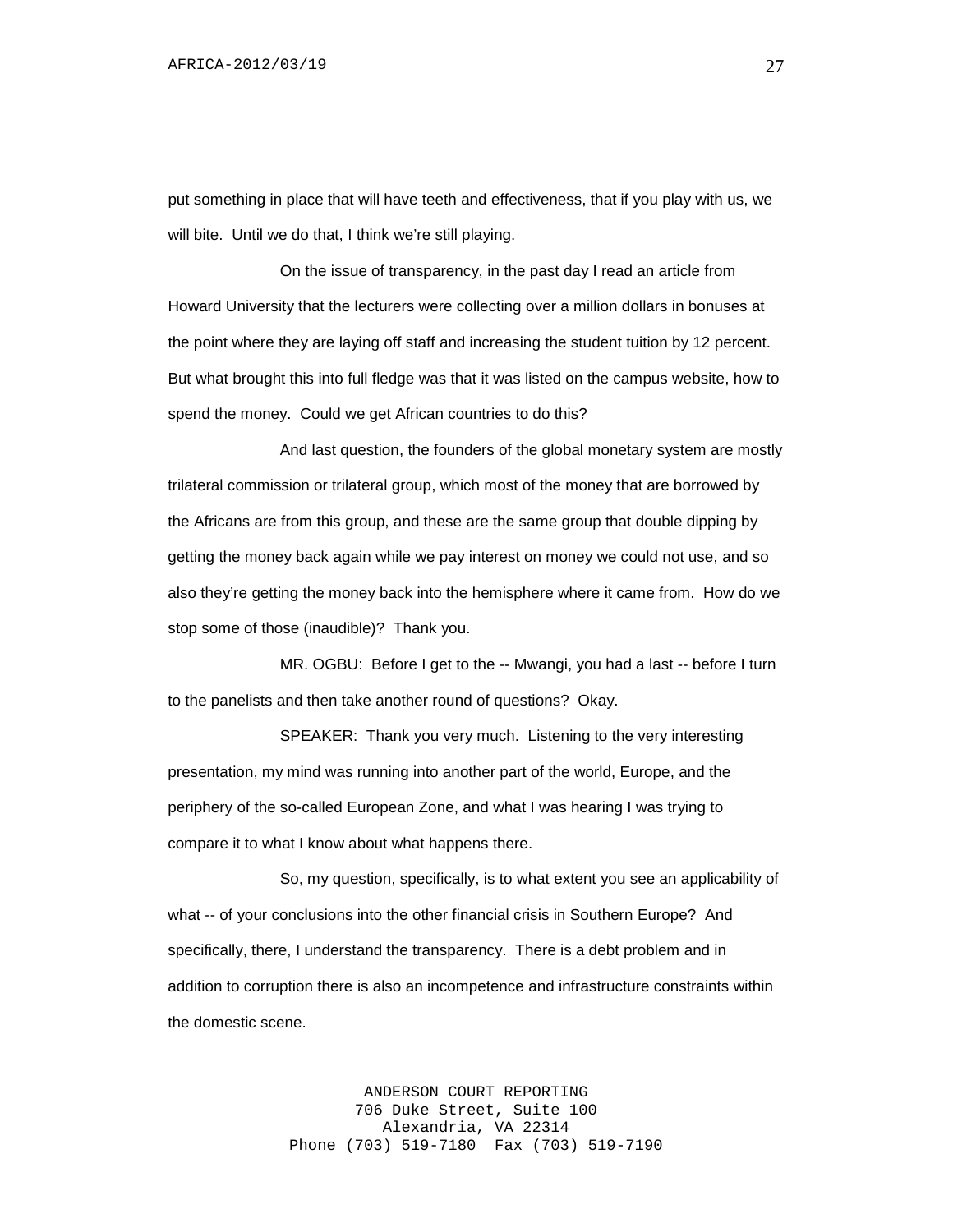I wonder whether you can comment on that. Thank you. MR. OGBU: There's somebody behind you. MR. MASSAMBA: Rudy Massamba, National Endowment for

Democracy.

In the last three years there's been a proliferation of cases against the Bongos, Sassou Nguesso and Obiang families who all acquired lavish properties under questionable circumstances. And they've been getting away with this for years. So, my question is, what sort of measures can be taken to discourage Western businesses from taking this money?

MR. KIMENYI: Maybe as you respond -- well, since -- these are very good, actually excellent work, and the forecast on dealing with the problems, you know, recovering the assets, and so on, is very important, but I think Connie had an important point that we need to get a handle on and that's the issue of China.

China is signing billions of contracts every day, you know, and if you look at where they are -- China is going is pretty much everywhere, but also in areas where we don't know what -- you know, the transparency in those countries is quite -- it's a very opaque government, whether it's Angola, whether it's Congo, you know, and signing all these contracts.

Do you have -- and I know we have the transparency in natural resource -- Extractive Industries Transparency Initiative, but I don't -- and China subscribes to that, but we really don't know what's going on and I wonder whether you have -- is there anything that can be done at this point to make sure that these contracts are open, you know, with China?

MR. OGBU: I would like to start with Raymond, for you to just pick one

ANDERSON COURT REPORTING 706 Duke Street, Suite 100 Alexandria, VA 22314 Phone (703) 519-7180 Fax (703) 519-7190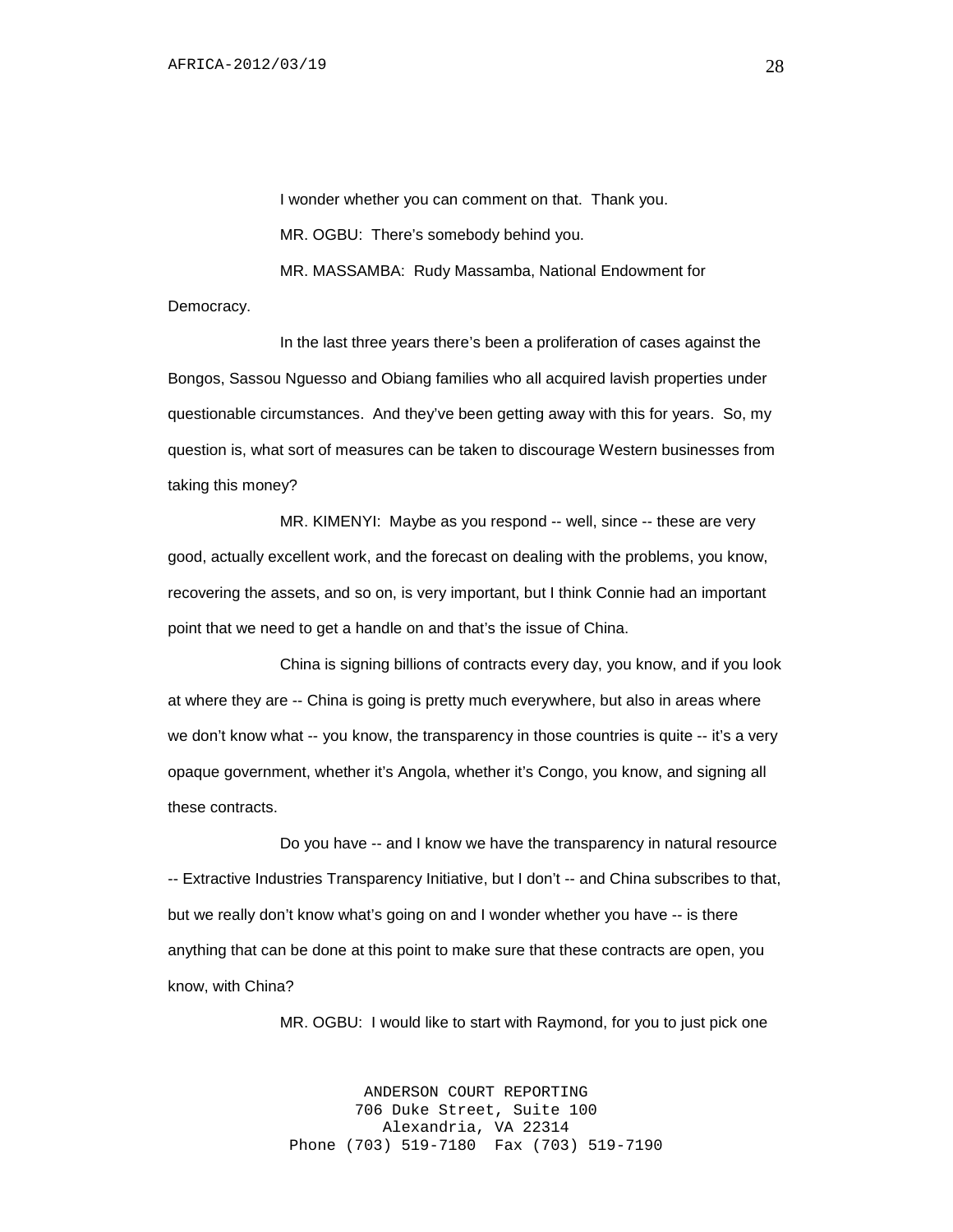or two or three that strikes you and make brief remarks on them.

MR. BAKER: I'm a hawk on debt forgiveness for Africa. The current level of indebtedness is a trillion and 68 million dollars. This is the whole of Africa. The public and publically guaranteed component of that is \$325 billion, which might be -- the public component might be a little bit easier to deal with.

I would love to see the African Growth Initiative do a study -- a costbenefit analysis on this debt that Africa owes, the public debt that Africa owes. I don't think the case can be made that it is in the interest of either the African countries that are in debt or the bilateral and public lenders to which the money is owed, I don't think the case can be made that it's beneficial that that debt be repaid. I would like to see it canceled, but canceled in a very systematic way, that is to say, the African countries are able to take their debt -- their interest and principle payment -- and keep it internally in return for an increase above a baseline in the -- in health and education expenditure.

Determine a baseline, and then in return for increased expenditures in health and education, that portion of your debt is considered to be paid. It will take a long time to do it, but at least it prevents the money from having to flow out of the continent and it retains the money inside and it, quite honestly, avoids the laborious process of determining what is odious and what is not.

I'd love to see you do a cost-benefit analysis of Africa being required to repay that debt. I don't think the case can be made.

Let me tell you about a very -- something extremely fortunate that has happened within the last three weeks. We've had a stunning development. The U.N. Economic Commission for Africa, where Léonce was for some time, over the past two years, has put together the idea of addressing illicit financial flows out of Africa in a very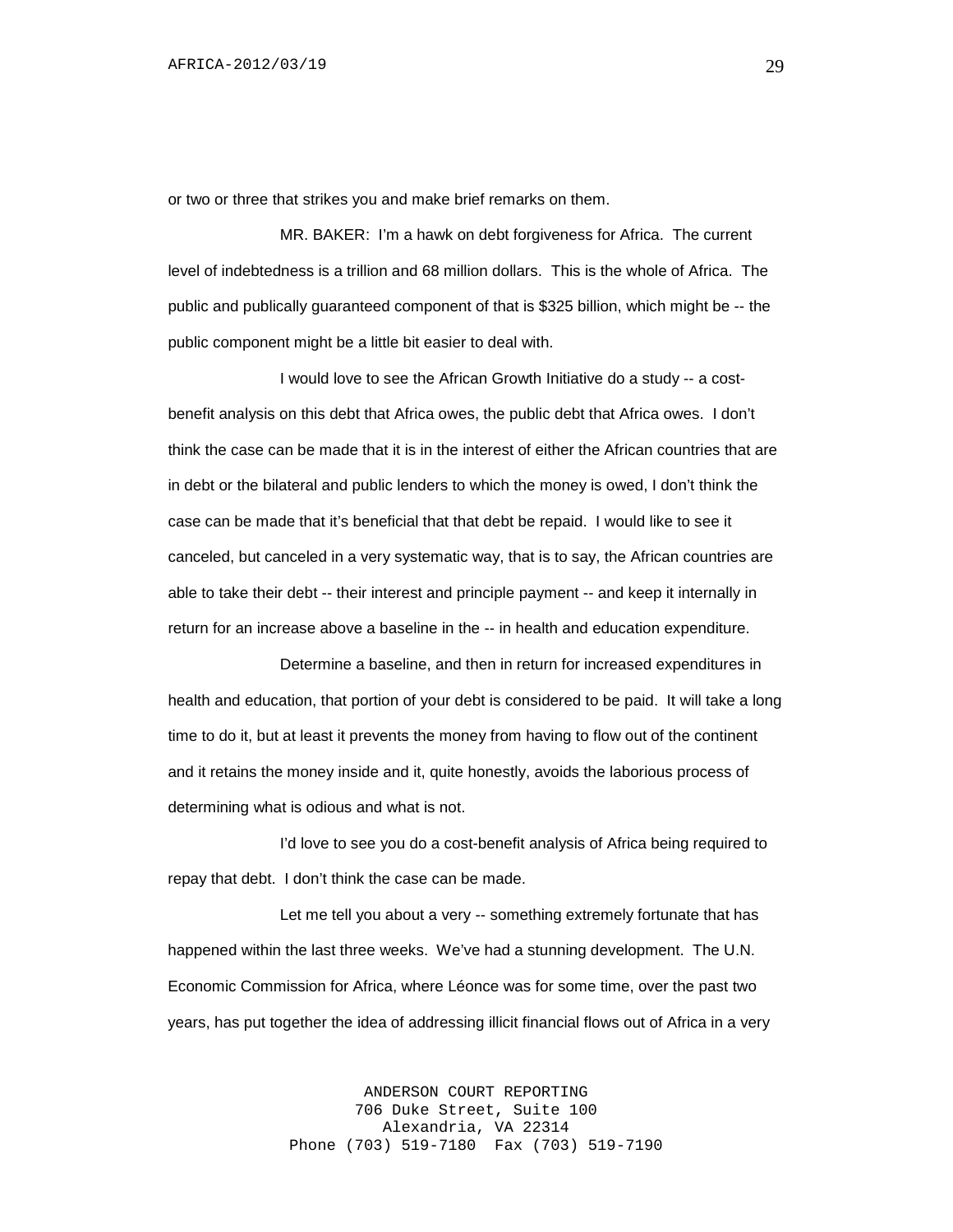organized manner and has appointed a high-level panel on illicit financial flows headed by former president of South Africa, Thabo Mbeki, with a host of African figures who are members of the panel and a couple of us who are not African but are on the panel. This is the first time that a continent-wide organization has addressed the issue of illicit financial flows and said, we're going to take this and we're going to spend the next two or three years researching it, analyzing it, and pushing this issue onto the global agenda. First time it's been done in a continent-wide organization, has tremendous potential. President Mbeki has laid out an ambitious agenda of meetings throughout the next couple of years and using his stature and the stature of the panel to get this issue much more solidly on the political economy table. It's a huge development for Africa.

MR. OGBU: Thank you very much. Fofack?

MR. FOFACK: Yes, I would like to thank the audience for the pertinent questions and one which actually caught my attention is the one raised by Mrs. Connie on the sense of urgency for Africa. I think this is not something we can really overemphasize. And as the demand for natural resources grow exponentially, with rising demand from China, India, and other countries, and the competition between the East and West on Africa intensify, the risk of corruption will only increase by all means and the cost and the loser in that equation, that global equation, will be Africa.

But the urgency also comes into the picture in the sense that debt relief was granted to African countries and which, if you look at the growth figure, the AGI has looked into this, ESCS has also done that. And when Léonce was director of research at the African Development Bank, the last five years in the pre-crisis were the years where we saw some element of growth in Africa and that was somehow linked directly to debt relief. And for once there was a net transfer of resources into Africa.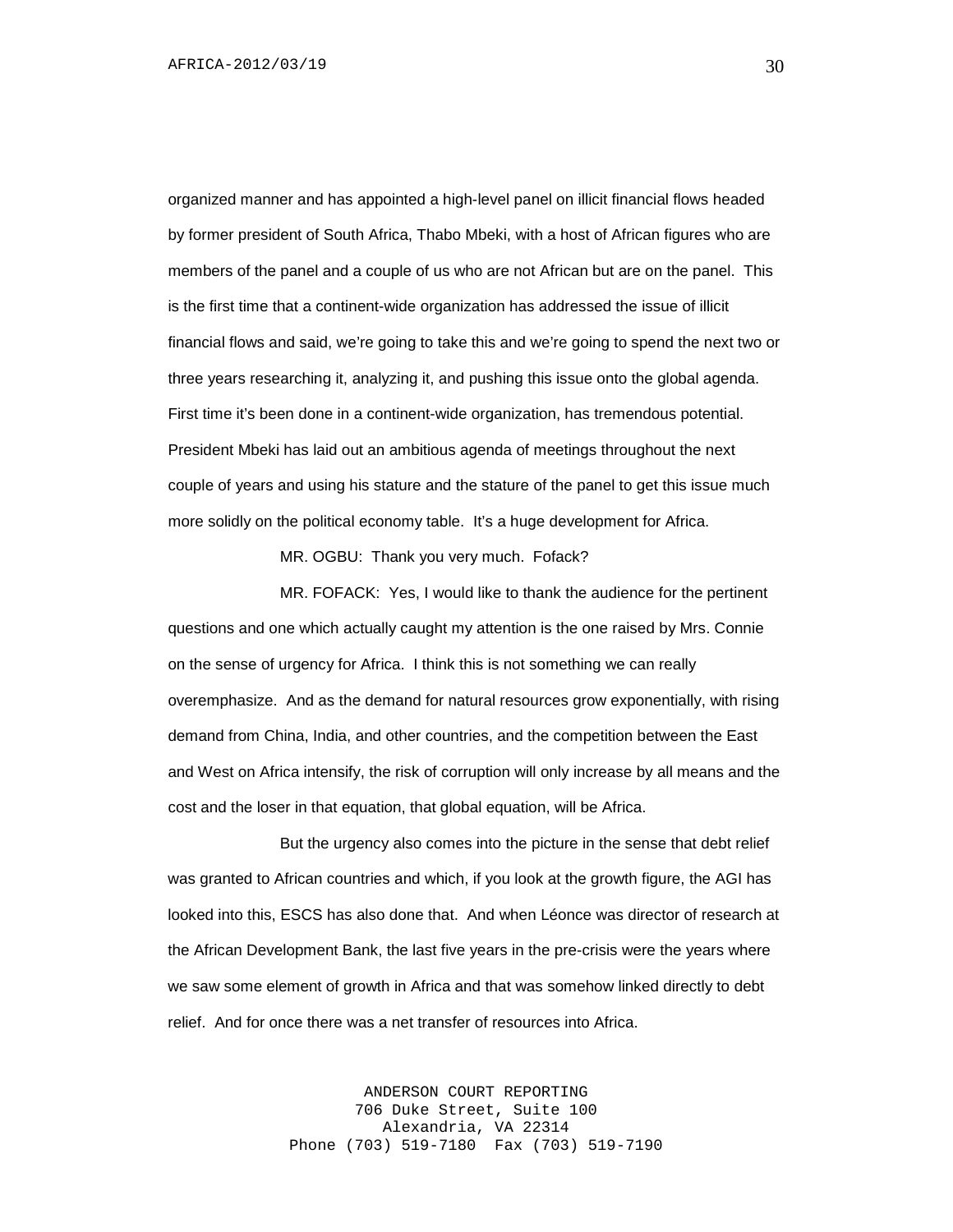So, the fear we have here and the sense of urgency becomes even more evident in the sense that we have to avoid falling into (inaudible), which will only jeopardize the chance or prospect of growth.

I also subscribe to the idea of pushing for infrastructure development in Africa. I think one of the key constraints to Africa development today and contrasting the Asia and East Asian emerging market region is in the area of infrastructure. There is a real infrastructure deficit in Africa. And a couple of years ago when I was covering (inaudible) in Nigeria, we had a meeting with the minister of finance. Around 7:30 there was a power outage and the World Bank was panicking and the minister said, oh, don't worry. Here we call it epileptic electricity. It comes and goes, epileptic electricity.

I think, of course, it's a laughing matter. When you have your corporation who, a foreign investor bringing a corporation, manufacturing corporation, you do not want to deal with epileptic because it can be costly for your investment, so it is extremely important. And I see a link between addressing the infrastructure deficit and capital flight repatriation, this sends a big push and that may be the only way to achieve these, to address this infrastructure deficit, without running another cycle of (inaudible) indebtedness. Thank you.

MR. OGBU: Thank you very much. Léonce?

MR. NDIKUMANA: Yeah, in fact, Hippolyte and I did a study that looked at the potential benefit for Africa of repatriating capital flight and we, if I recall correctly, we estimated that if Africa was able to repatriate only 25 percent of its capital, the region would climb up as top in terms of domestic investment compared to it would surpass Asia, Latin America, and so on. Only 25 percent. And critically, the infrastructure deficit is a major hindrance to growth.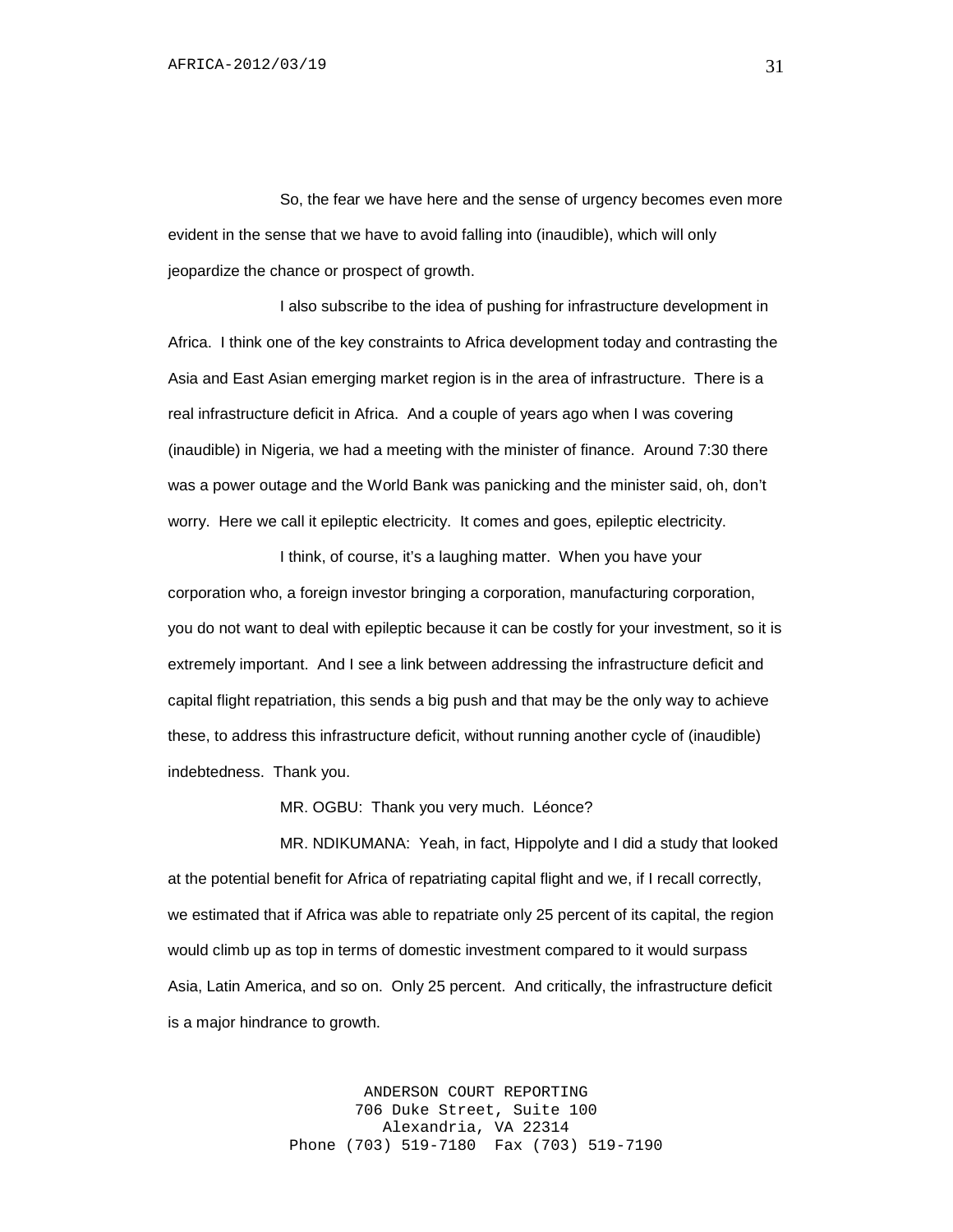Now, regarding China, every time you're talking about development in Africa you have to face the new global arena where new partners are taking a larger and larger and larger importance, and it's not just China, you have Brazil, you have India, you have other countries that are going to come.

And to me, I see this as an opportunity. If Africa, in fact, indeed has something to offer, then the challenge for Africa is to be prepared to get the maximum out of that exchange in the sense that every time you have a deal on resource exploitation, how much is your share of the rent?

My suspicion now is that Africa is getting much, much less than what it should get, for many reasons. One is that I do not believe that the negotiation field is level in the sense that you have better technical know-how on one side and much less on the other. Even not talking about the governance issues.

So, one day, I don't know which workshop I was attending, we were talking about capacity to understand resource contracts and somebody told me that at that particular point, Kenya could not find more than one lawyer who specialized in resource negotiations. And share of course, in China is going to come with very highly skilled technicians who know how to model those contracts. And my sense is that Africa is getting shortchanged.

So, one focus is, if our development partners are going to help Africa would be to help us build the capacity to leverage our resources so that we don't sell our resources to the cheap.

There was a question -- an interesting point about full disclosure of information, that one thing that would help is to make it public what Africa is getting in terms of aid and financing, what is being financed, what projects are being financed.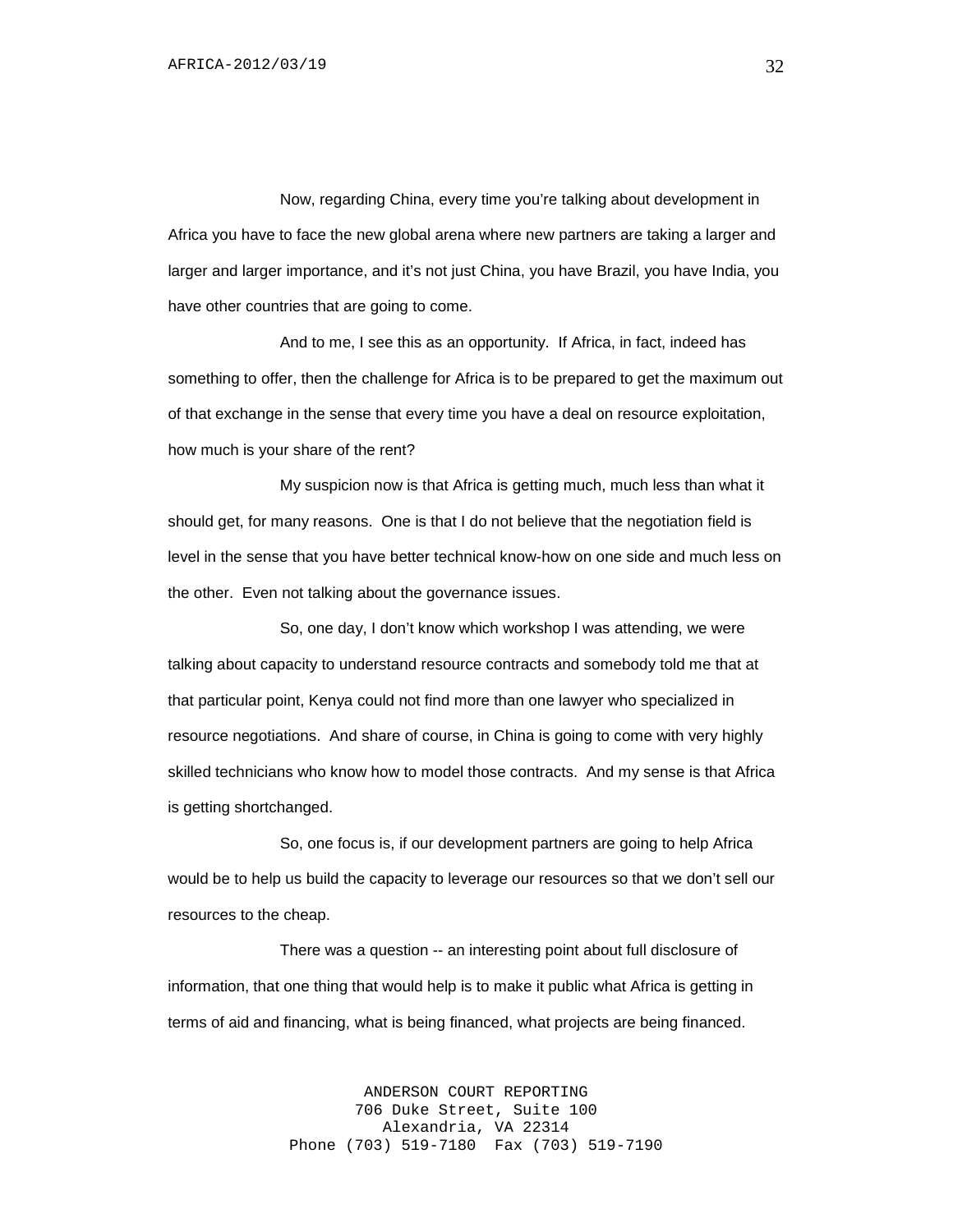Here I want to give you a demonstration of how this could help.

In Uganda, once, there was a project on education where the government and the donors who had been frustrated that the resources were going to education but there was nothing to show for, and the government -- the donors then pushed for public disclosure of the amount of money that's being funded for each project. So, if a school was going to be given money, there would be posters in the district, on the road, about, this project is being funded by so-and-so, this is the amount of money that's being funded, and the activities are this and this.

A survey afterwards found that more money was actually reaching the final recipients and that's not very difficult. You can do it. So, full disclosure can help.

Odious debts, this is a very old concept that lawyers have really perfected very much. The definition is quite clear, but the more -- the more interesting part of your question is, how do you actually do it. I gave the example of Ecuador. It's not the most -- the richest country in the developing world, and if Ecuador could do it, other countries could do it. The key is leadership. I insisted it was a decision by the president of Ecuador to actually implement debt relief.

The case of Nigeria that you indicated, it was the president and the minister of finance, Madame Ngozi, who, when she came the first time she said, we can't do anything with this massive debt. Everything we earn is going abroad. We need to figure out how we pay this, how we get out of this. But because of that threat it gave them space for negotiating debt relief and they did get a lot of debt relief.

So, it has to be transparent, it has to be technically well done, and, to me, African development partners can help in facilitating that process.

Norway is coming up with a very interesting proposition. They actually

ANDERSON COURT REPORTING 706 Duke Street, Suite 100 Alexandria, VA 22314 Phone (703) 519-7180 Fax (703) 519-7190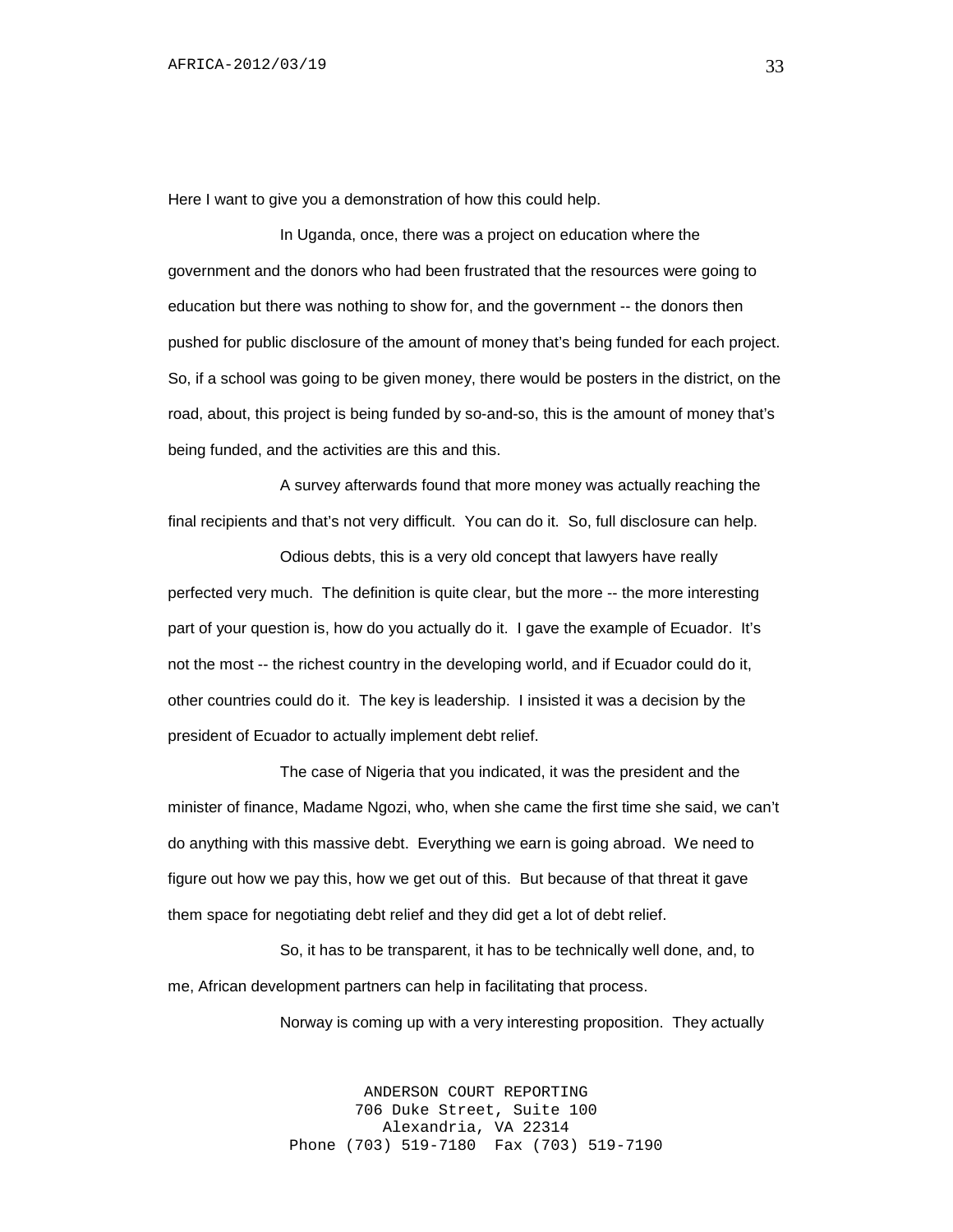want to implement debt audit on their part as lenders, so Norway wants to implement debt audit of all Norwegian's debts to -- loans to developing countries. That, if you could have lenders do the same as borrowers auditing their debt, you have transparency on both sides.

Of course, debt relief, everybody knows that the more resources you can release for financing development, the better you get, but the concern I have here on debt relief is that the way it is done now, there are concerns about additionality of debt relief, that it's not taking away from new aid. You need that aid. That program is released in addition to debt relief, not that debt relief is being counted -- there are cases where you hear -- where countries write off the debts but actually count them as new aid. It's not helpful because the country hasn't seen a penny.

So, a systematic study on how much could be accomplished by writing off the debt, but ensuring that we don't fall into a new cycle of debt and that debt relief is in addition to projected and programmed aid. That would be very, very helpful.

MR. OGBU: Thank you very much. I just wanted to add one word on the leadership he mentioned. We don't want anybody leaving here thinking this panel is suggesting that everything is a Western problem. The leadership in the continent must take responsibility for what is happening and it links to what Connie Freeman was talking about, the emergence of China.

The new leadership in the continent must be conscious of trading natural resources for so-called cheap loans. I've been around politicians enough to know that sometimes they are so shortsighted. If a minister, a president wants to build this airport and wants to build it within his time, he might do things that are very strange. He could (inaudible) at setting odd rates and trading minerals for something.

> ANDERSON COURT REPORTING 706 Duke Street, Suite 100 Alexandria, VA 22314 Phone (703) 519-7180 Fax (703) 519-7190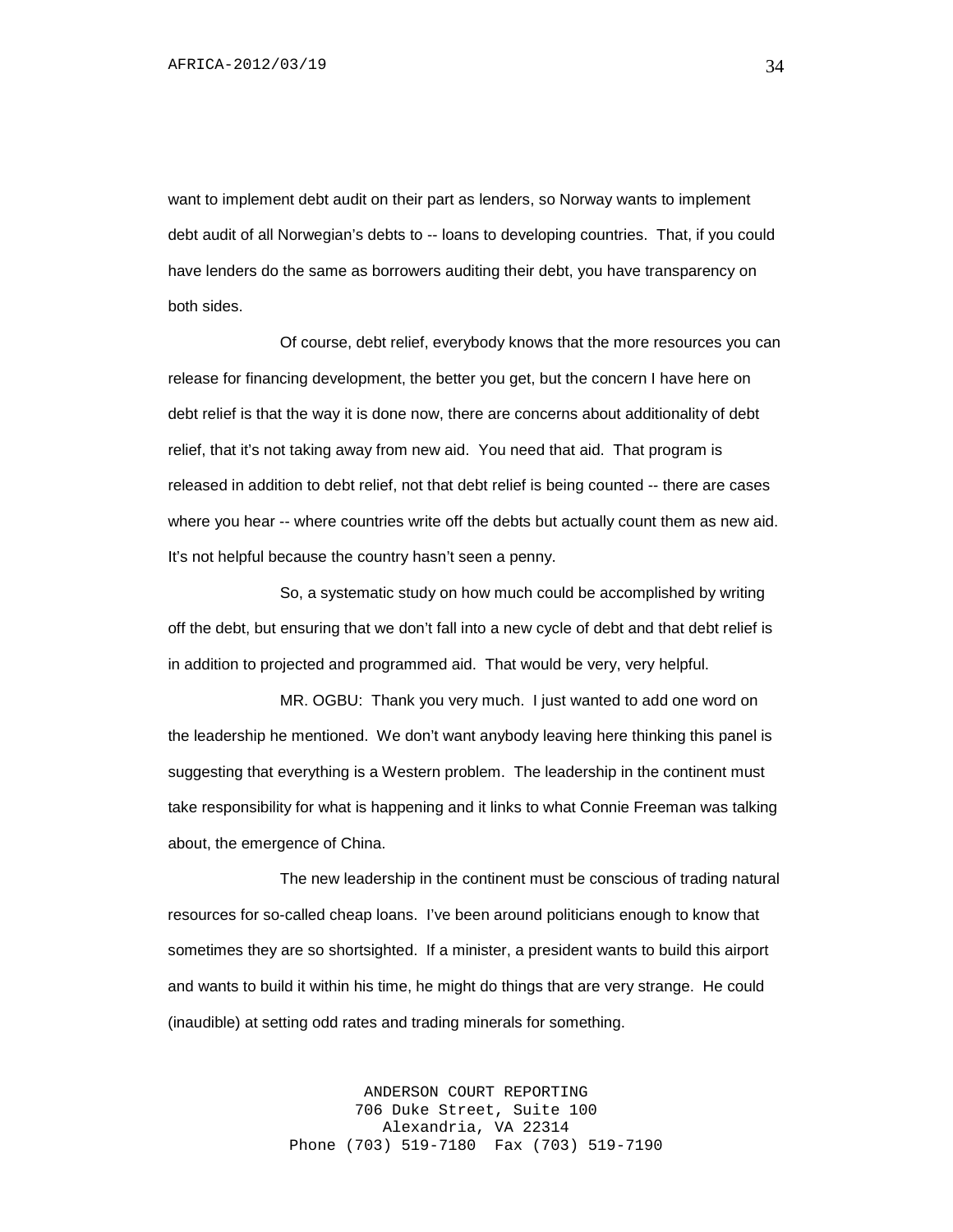So, leadership in the continent is critical. We are not sitting here trying to tell you that -- we are only exposing the fact that it takes two to tango, that on both sides we need to be conscious.

But I need to take a few more -- maybe three -- two, and then we wind up because time is -- yes, two at that end, and that will be it. Very brief.

SPEAKER: Hi, my name is Claudius. I'm originally from Ethiopia and I'm also a documentary filmmaker.

What led me here is actually searching for the expert on Africa and one of the things currently I'm working on a series of films, how to engage the African Diaspora in the development efforts, and when I go around the country in Africa and also there is a large number of African Diaspora in the States. Like in the area of Nigeria, like there are large Houston, and Ethiopians, here, different areas where I find a large African Diaspora trying to see why, like he said, there are more foreign investors going to Africa than Africans going to invest in Africa.

So, I ask the same question everywhere I go and the answer I get is because of corruption. Even when I ask, could you define corruption, what it means, so it's only one-sided.

So, if the asset recovery or most of the assets are outside and according to my travel I see most African Diasporas live in urban areas and also in areas where there are large financial institutions and policymaking like Paris, London, Washington, other areas.

Is there anything that has been done to organize the African Diaspora to address this issue?

The other thing that I am working on is also on how one of the examples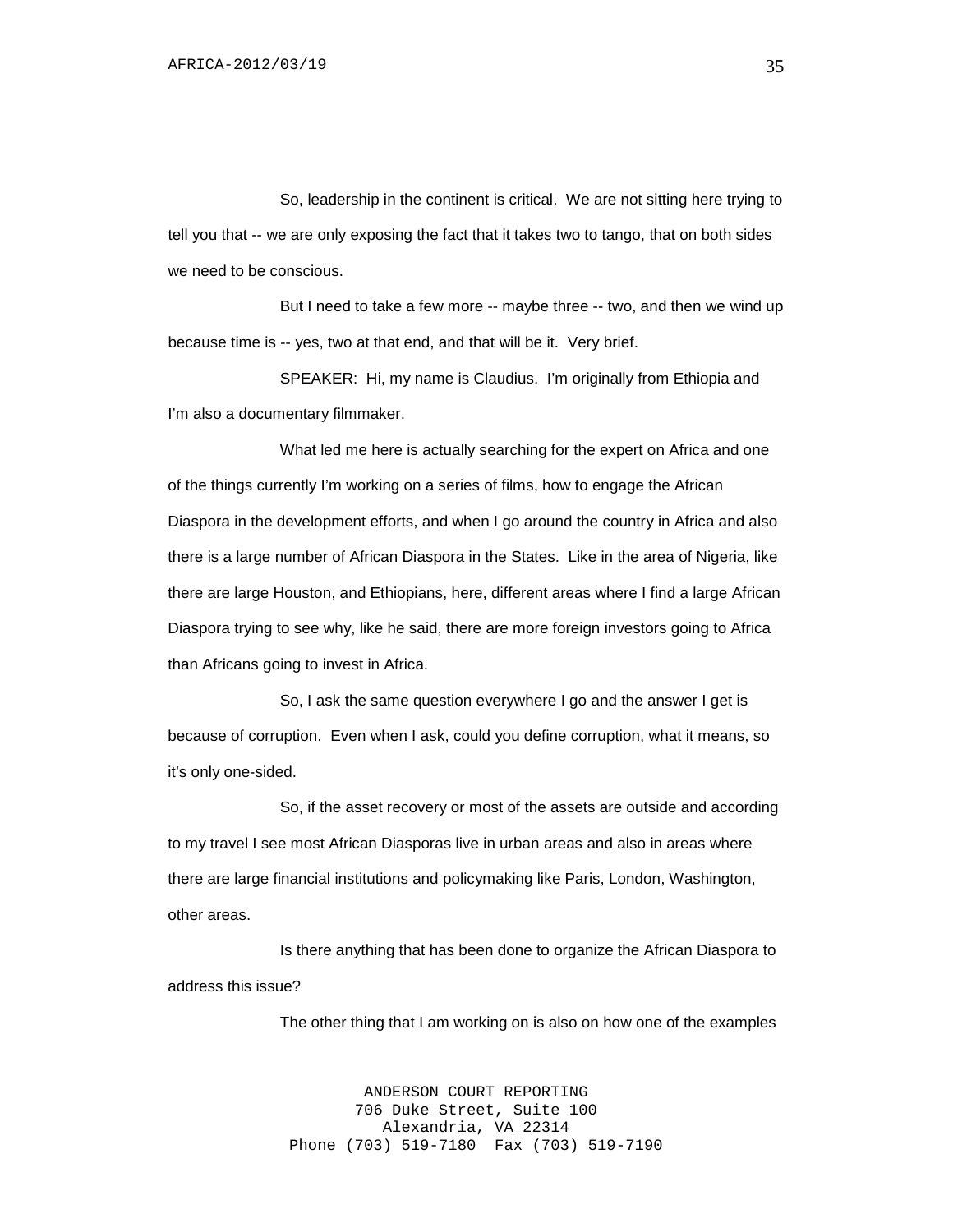I was working is there are more Ethiopian doctors in Chicago than in the entire country of Ethiopia. So, every time I go to Ethiopia I see a lot of kids dying of a lot of -- several things. So, it's hard for me to work in areas like you can't ask them to go back, but is there any leverage that we can use, the Diaspora capacity, to facilitate and develop Africa in that matter?

MR. OGBU: Thank you. Yes, on that same -- yeah.

MR. RICH: My name is Bruce Rich. I'm a visiting scholar with the Environmental Law Institute. Thank you for this very interesting presentation. I might say none of this is very new. I noticed that the sources in your book, some of them are 10 or even 20 years old. So, a lot of this information has been around for a long time.

In terms of what can be done, two questions. First, let's take the preferred creditors in the entire international financial system, which are the World Bank and the IMF. I know that Raymond Baker, a few years ago, had some frustrating meetings with high-ranking bank officials in terms of their unwillingness to be particularly aggressive about this issue. It is true that under James Wolfensohn, at least, the corruption issue with the World Bank became identified. The Department of Institutional Integrity was set up and so on, but many people who follow this closely would say that the Bank efforts in fighting corruption are still pretty inadequate. There's been a lot of pushback by major borrowing countries, frankly, who have no interest in more invasive due diligence in terms of how much money is being stolen.

So, I'd just like to ask the panelists how they see the role of the World Bank and the IMF now, whether it's gotten -- anything has really happened since Wolfensohn?

I know there's a lot of PR rhetoric about this, but you talk to certain

ANDERSON COURT REPORTING 706 Duke Street, Suite 100 Alexandria, VA 22314 Phone (703) 519-7180 Fax (703) 519-7190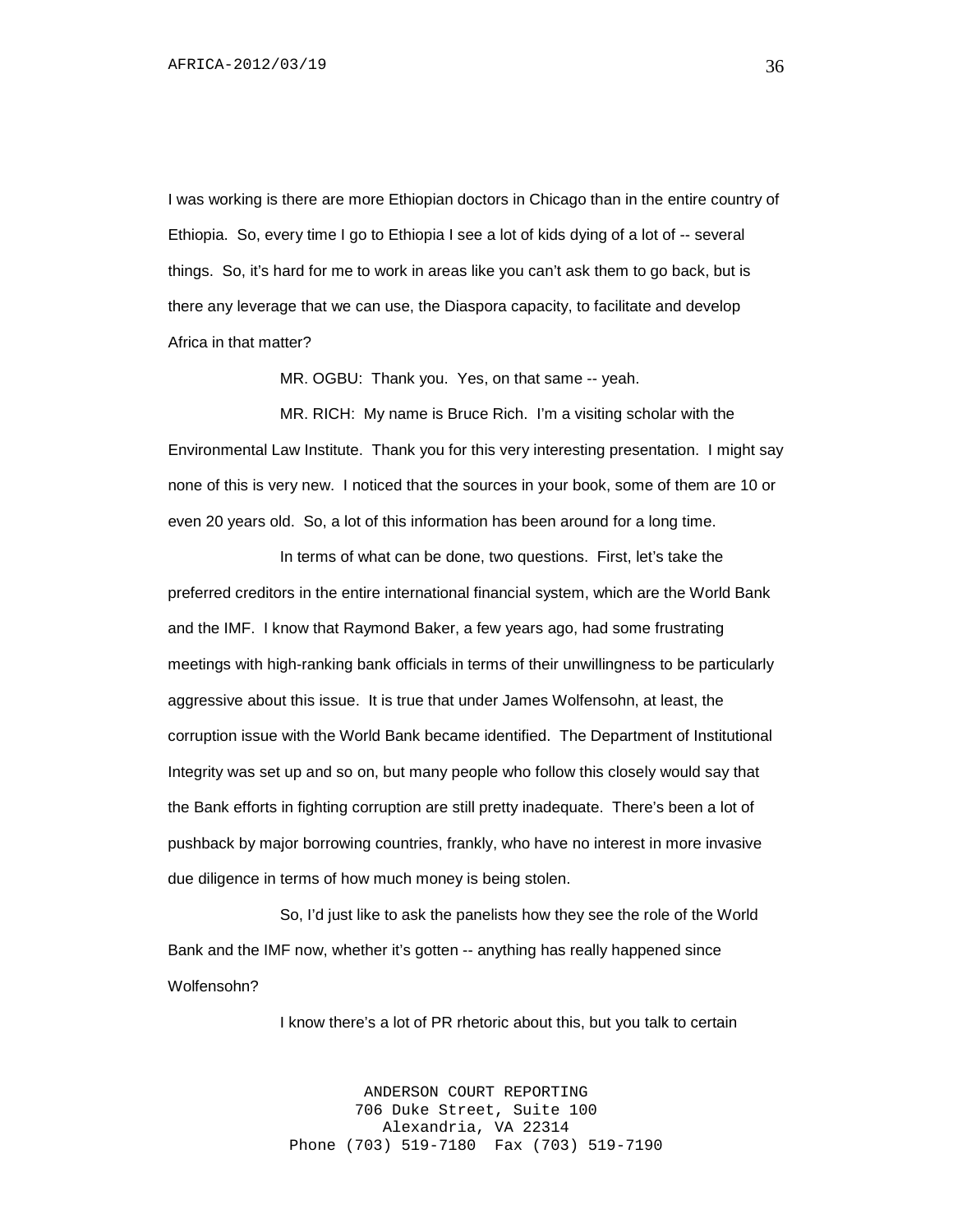people who have looked at this issue very closely they'll say it's not -- it's really fading in effectiveness.

Second related issue is the role of BRICs, particularly China and Brazil were investing big amounts in Brazil, China Export/Import Bank is lending more than double what the World Bank lends every year, maybe even three times, big investments in Africa. And, of course, it's not known for its great due diligence in terms of corruption. You might view, for example, if the OECD countries or the World Bank and the IMF were to clean up their act a bit more, the ability to corrupt might be a comparative advantage if you're trying to get access to resources and preferential terms.

So, I also want to ask the panelists how they see, in a real politic way, what the role of all of this huge money that's coming from China and also probably from Brazil, where the due diligence, arguably, is even less than what comes from the Western lenders? Thank you.

MR. OGBU: The guy next to you and that's it.

MR. COLLINS: Hi. Ted Collins, Center for Global Development. And my question for you, just really on the solution that you proposed, and it's pretty simple: who repudiates? It can't really be the current regime because they're corrupt and they're not necessarily concerned with repudiating their own contracts. It can't be the future regime because they might not necessarily have the legitimacy to declare an old regime to be odious.

So, I work at the Center for Global Development and we've been trying to tackle this problem recently, and what we've decided is that all you really need for international legitimacy for this to happen is if the financial center, the main financial centers, if they deem a regime to be odious and illegitimate.

> ANDERSON COURT REPORTING 706 Duke Street, Suite 100 Alexandria, VA 22314 Phone (703) 519-7180 Fax (703) 519-7190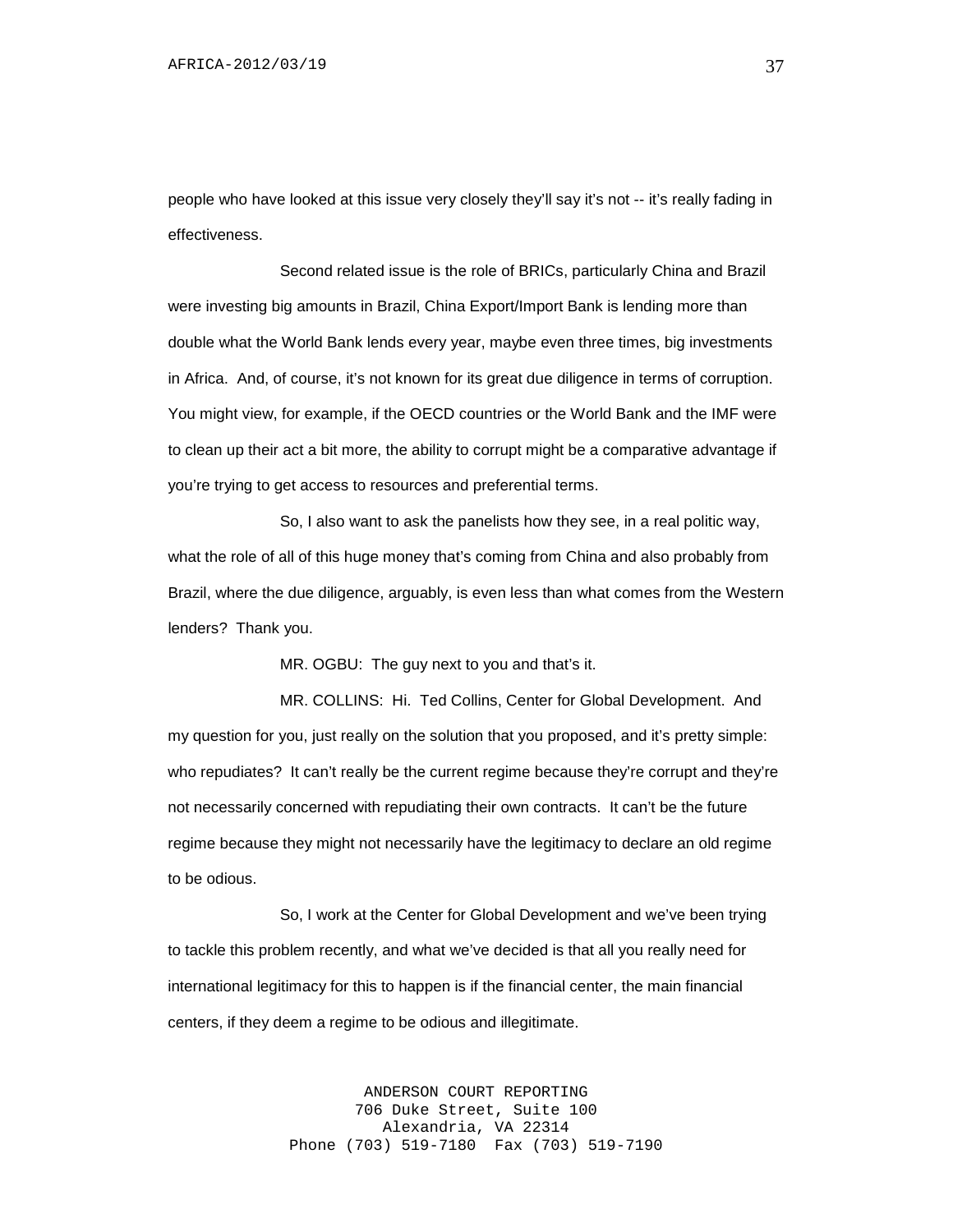And the way we'd do that is through a mechanism called preemptive contract sanctions where the U.S., basically the U.S. and the UK state that any future contracts after a certain date are illegitimate and are not enforceable in either of those courts. And I just would like to get your input on that idea. Thank you.

MR. OGBU: Thank you. Yes.

SPEAKER: Thank you very much. I come from a post-conflict country, Liberia, former minister of foreign affairs and former minister of commerce and industry. I want to compliment this analysis. I am interested in this from a very, very practical, operational standpoint. From that perspective, I was very impressed with the proposition made by Mr. Freeman back there in terms of the infrastructure dimension and yours, and I think, therefore, that while this initiative by Thabo Mbeki through the Economic Commission of Africa is about to take off, I think we should look very, very concretely and seriously at this proposal as regard to infrastructural dimension because I believe also that the Western donors will indeed be able to respond to this particular application and that is what we need.

For example, in my country, which we've been very successful and very grateful to have \$5 billion of debt wiped off. The emphasis in terms of the application is going to be infrastructure.

So, I do believe that while this Mbeki initiative with ECA goes on, let us look at the application of what your findings is to that so we are walking on two legs, and we don't wait for three years for that because, especially with Brazil and China initiative in Africa, right, we have an opportunity to move on that.

So, please, let's not just leave this at this talk level. Practical application is what I'm interested in. We are living it day-to-day.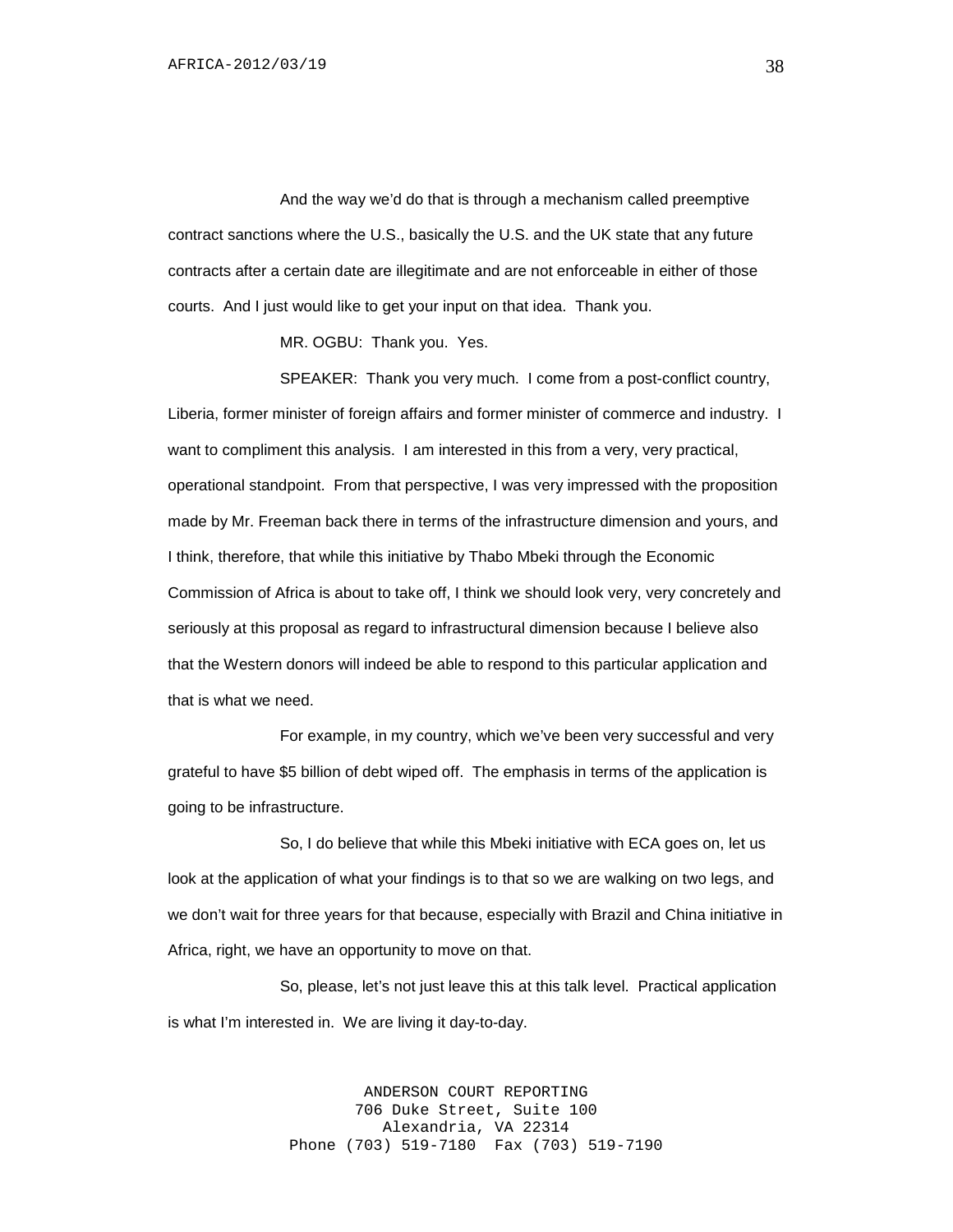Secondly, I want to say I found your trade mis-invoicing very interesting, especially as a former minister of commerce and industry. I believe that it would be useful for you to look at what proportion of your illegal transfers or illicit transfers, what proportion is trade invoicing -- no, trade mis-invoicing? I think I don't like that name. It's sheer fraud. I don't like this trade mis-invoicing. As minister of commerce and industry I have to look at people bringing things into my country and you tell me trade misinvoicing? It's fraud.

Now, if it is fraud and you call it by the right name, right, there are international trade statutes, et cetera, et cetera, that gives us, then, the opportunity to look into that. Yes, it will take time to get the asset recovery, but you can certainly look at what proportion is this trade mis-invoicing and let us see what we can do about it. There's international trade agreements and commerce and industry. We can do something about that, you can start something concrete.

And I would like to see here where as -- which country have you had the highest, you know, positive results in terms of asset recovery. I would like to know. I know about the Nigerian case and others that you've talked about. But where can we learn from what has worked? And help us and do something about that asset recovery.

Okay? So, these are my issues of concern. I want to commend you all, but please, you know, I don't want to see this stay at the academic level now. Yes? I want to be practical, operational. I've been there. We're there. That's where we are at. And especially for post-conflict countries and all of that, we don't have time. Thank you very much but congratulations to all of you. I enjoyed it. (Applause)

MR. OGBU: Thank you, Honorable Minister.

I think I must apologize. We need to bring this to a close somehow. I

ANDERSON COURT REPORTING 706 Duke Street, Suite 100 Alexandria, VA 22314 Phone (703) 519-7180 Fax (703) 519-7190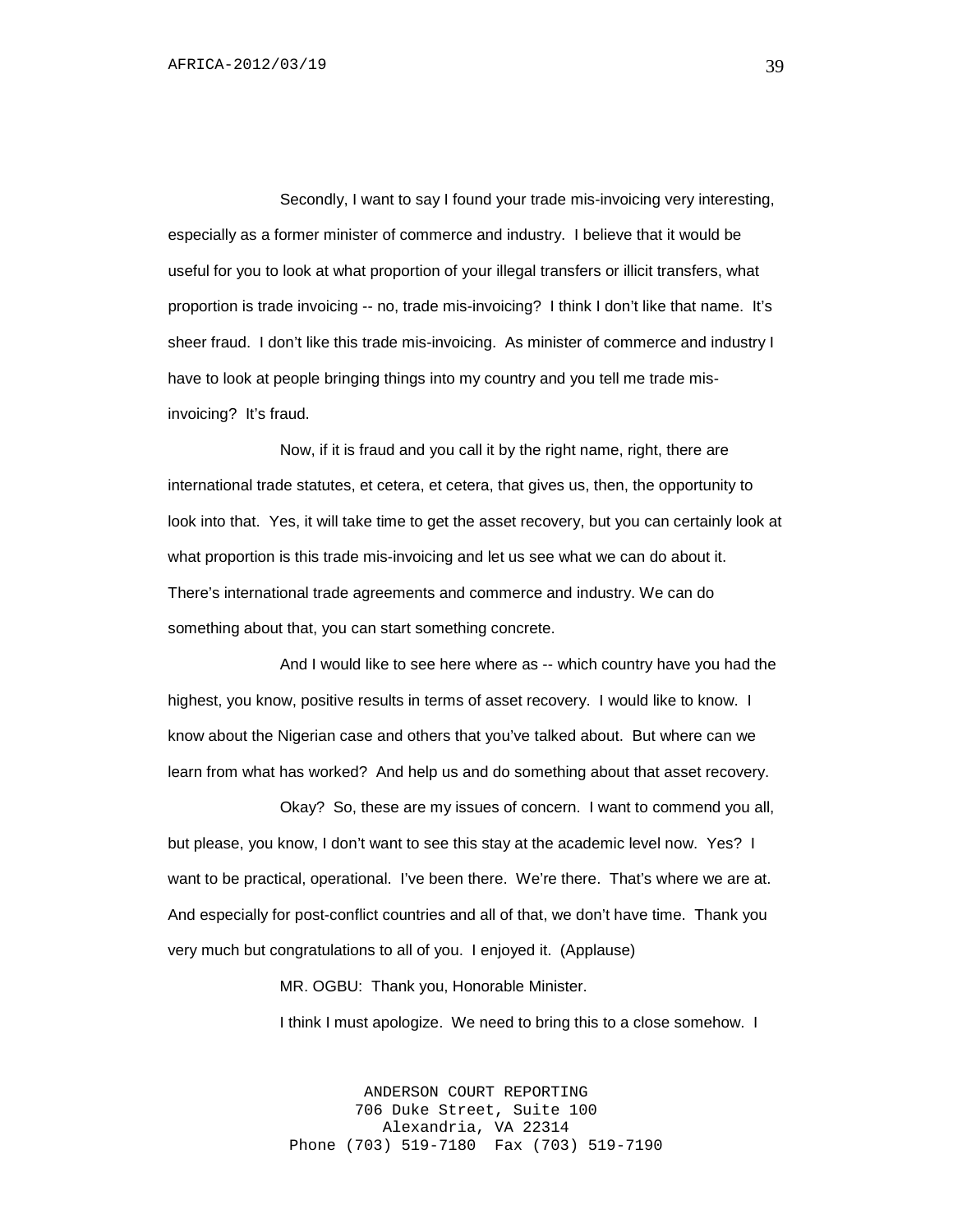don't know -- Léonce, do you have any burning desire to just quickly say something very briefly?

MR. NDIKUMANA: You know me; I want to stay here until tomorrow. (Laughter)

MR. OGBU: Then I will not be here, I can assure you.

MR. NDIKUMANA: Let me just -- Ted, I want to see -- to read your paper more because this is quite -- it's very, very interesting about how do we structure debt repudiation. What you are proposing is basically you have to somehow find an international independent mechanism that almost arbitrates and adjudicates debt odious now and in the future.

But I think, as we described in the book, there are two things that are going on. One is the problem of past debts, which may have been odious, that you have to address. And the second is preventing odious debts in the future. So, the mechanism you are describing is very useful for preventing future odious debts. So, I want to discuss with you more about this and look at the paper.

But what -- the issue that remains for African countries, they are saddled with debts in the past, that some of them are odious, and that needs to be resolved.

But of course, if you have a corrupt regime, then repatriating or writing out of debt doesn't help. So, even at the national level then we have to think, is it possible to devise an autonomous body that is going to review, evaluate odious debt and is going to also advise and handle the allocation of the resources that are going to be released from debt relief.

Again, thank you very much for all your comments. Unfortunately, we are running out of time and I don't want to abuse the patience of the chair, but much

> ANDERSON COURT REPORTING 706 Duke Street, Suite 100 Alexandria, VA 22314 Phone (703) 519-7180 Fax (703) 519-7190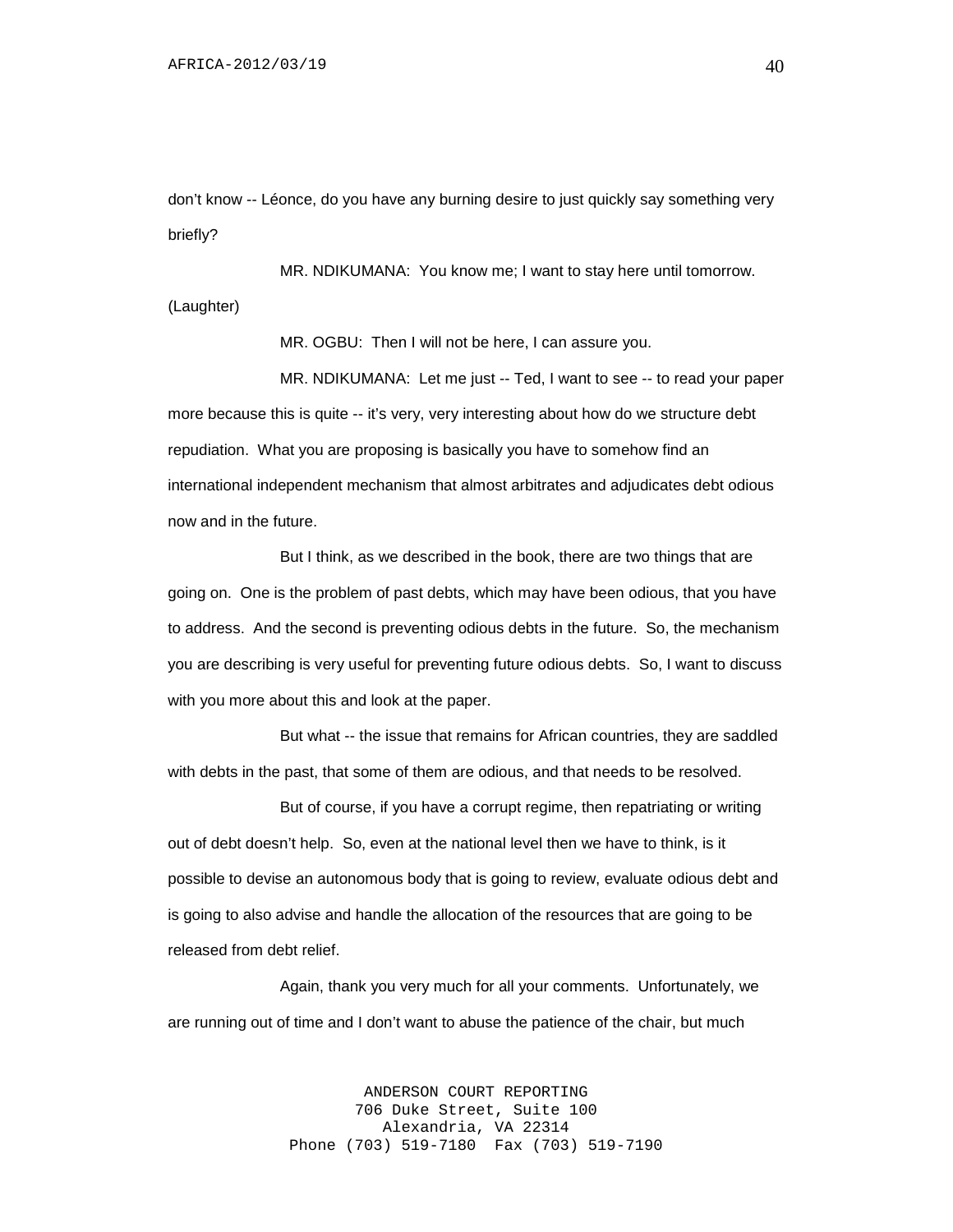#### appreciated.

MR. OGBU: Thank you. Thank you very much. It's left for me to thank the panelists. Léonce, it's always a pleasure. I hope you continue this fight because this is just the beginning, and like the Honorable Minister says, we need to begin to translate this into action.

Hippolyte Fofack, you are one of us in the trenches, so I know that I will be seeing you again. And we are very (inaudible) Raymond Baker. By the way, he's a Nigerian. He lived in Nigeria since 1962, in the '70s, so he knows Nigeria as much as I do, knows Africa. He is one of us.

We want to thank AGI for always presenting this type of forum for discussions of issues of this nature. And we want to encourage AGI and bookings for bringing issues that are topical to the development of Africa to the fore in Washington. And we thank the audience because without the audience there would be no forum, and we hope that you will respond when AGI calls you again. Thank you very much. Thank you.

\* \* \* \* \*

41